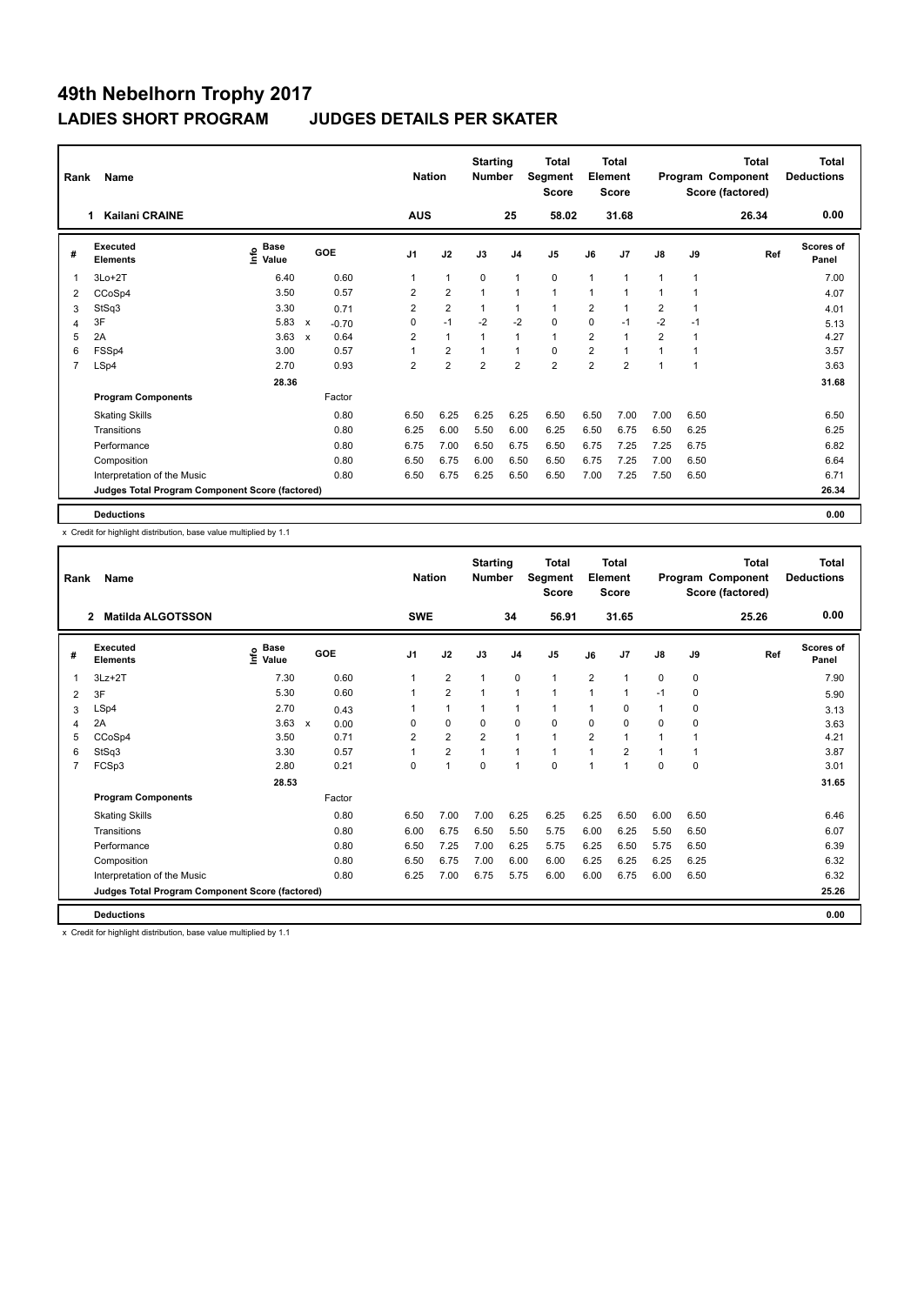| Rank           | Name<br><b>Nathalie WEINZIERL</b><br>3          |                                  |                                   | <b>Nation</b>  |                | <b>Starting</b><br><b>Number</b> |                | Total<br>Segment<br><b>Score</b> |                | <b>Total</b><br>Element<br><b>Score</b> |                |             | <b>Total</b><br>Program Component<br>Score (factored) | <b>Total</b><br><b>Deductions</b> |
|----------------|-------------------------------------------------|----------------------------------|-----------------------------------|----------------|----------------|----------------------------------|----------------|----------------------------------|----------------|-----------------------------------------|----------------|-------------|-------------------------------------------------------|-----------------------------------|
|                |                                                 |                                  |                                   | <b>GER</b>     |                |                                  | 10             | 55.48                            |                | 30.54                                   |                |             | 25.94                                                 | 1.00                              |
| #              | Executed<br><b>Elements</b>                     | <b>Base</b><br>e Base<br>⊆ Value | GOE                               | J <sub>1</sub> | J2             | J3                               | J <sub>4</sub> | J <sub>5</sub>                   | J6             | J7                                      | $\mathsf{J}8$  | J9          | Ref                                                   | <b>Scores of</b><br>Panel         |
| $\overline{1}$ | $3Lz + 2T$                                      | 7.30                             | 0.60                              | 1              | $\mathbf{1}$   | $\mathbf{1}$                     | $\mathbf{1}$   | $\mathbf{1}$                     | 1              | 1                                       | 0              | $\mathbf 0$ |                                                       | 7.90                              |
| 2              | 3Lo                                             | 5.10                             | $-2.10$                           | -3             | $-3$           | $-3$                             | $-3$           | $-3$                             | $-3$           | $-3$                                    | $-3$           | -3          |                                                       | 3.00                              |
| 3              | CCoSp4                                          | 3.50                             | 0.50                              | 1              | $\mathbf{1}$   | $\overline{1}$                   | $\mathbf{1}$   | $\mathbf{1}$                     | $\overline{1}$ | 1                                       | 1              | 0           |                                                       | 4.00                              |
| 4              | 2A                                              | 3.63                             | $\boldsymbol{\mathsf{x}}$<br>0.43 |                | $\mathbf 0$    | $\mathbf 0$                      | 1              | $\mathbf{1}$                     |                |                                         |                |             |                                                       | 4.06                              |
| 5              | StSq4                                           | 3.90                             | 1.10                              | 2              | $\overline{2}$ |                                  | $\overline{2}$ | $\mathbf{1}$                     | $\overline{2}$ |                                         | $\overline{2}$ |             |                                                       | 5.00                              |
| 6              | FSSp4                                           | 3.00                             | 0.57                              | 1              | $\overline{2}$ | $\overline{2}$                   | $\mathbf{1}$   | $\mathbf 0$                      | 1              | 1                                       | 1              |             |                                                       | 3.57                              |
| $\overline{7}$ | LSp4                                            | 2.70                             | 0.31                              | 1              | $\overline{1}$ | 1                                | $\mathbf 0$    | $\mathbf{1}$                     | 1              | $-1$                                    | $-1$           | 1           |                                                       | 3.01                              |
|                |                                                 | 29.13                            |                                   |                |                |                                  |                |                                  |                |                                         |                |             |                                                       | 30.54                             |
|                | <b>Program Components</b>                       |                                  | Factor                            |                |                |                                  |                |                                  |                |                                         |                |             |                                                       |                                   |
|                | <b>Skating Skills</b>                           |                                  | 0.80                              | 6.50           | 6.75           | 7.25                             | 7.00           | 6.25                             | 6.75           | 6.50                                    | 6.25           | 5.75        |                                                       | 6.57                              |
|                | Transitions                                     |                                  | 0.80                              | 6.50           | 6.50           | 6.75                             | 6.25           | 6.00                             | 6.50           | 6.00                                    | 5.75           | 5.00        |                                                       | 6.21                              |
|                | Performance                                     |                                  | 0.80                              | 6.75           | 6.75           | 7.00                             | 6.75           | 6.00                             | 6.50           | 5.75                                    | 6.25           | 5.75        |                                                       | 6.39                              |
|                | Composition                                     |                                  | 0.80                              | 7.00           | 7.00           | 7.25                             | 6.50           | 6.25                             | 6.75           | 6.50                                    | 6.50           | 5.50        |                                                       | 6.64                              |
|                | Interpretation of the Music                     |                                  | 0.80                              | 6.75           | 7.00           | 7.25                             | 6.50           | 6.50                             | 6.75           | 6.25                                    | 6.50           | 5.50        |                                                       | 6.61                              |
|                | Judges Total Program Component Score (factored) |                                  |                                   |                |                |                                  |                |                                  |                |                                         |                |             |                                                       | 25.94                             |
|                | <b>Deductions</b>                               |                                  | $-1.00(1)$<br>Falls:              |                |                |                                  |                |                                  |                |                                         |                |             |                                                       | $-1.00$                           |

x Credit for highlight distribution, base value multiplied by 1.1

| Rank | Name<br><b>Anna KHNYCHENKOVA</b><br>4           |                                  |                                      |            | <b>Nation</b> | <b>Starting</b><br><b>Number</b> |                | Total<br><b>Segment</b><br><b>Score</b> |                | <b>Total</b><br>Element<br><b>Score</b> |               |                | Total<br>Program Component<br>Score (factored) | <b>Total</b><br><b>Deductions</b> |
|------|-------------------------------------------------|----------------------------------|--------------------------------------|------------|---------------|----------------------------------|----------------|-----------------------------------------|----------------|-----------------------------------------|---------------|----------------|------------------------------------------------|-----------------------------------|
|      |                                                 |                                  |                                      | <b>UKR</b> |               |                                  | 32             | 55.05                                   |                | 31.63                                   |               |                | 23.42                                          | 0.00                              |
| #    | <b>Executed</b><br><b>Elements</b>              | <b>Base</b><br>e Base<br>⊆ Value | GOE                                  | J1         | J2            | J3                               | J <sub>4</sub> | J <sub>5</sub>                          | J6             | J <sub>7</sub>                          | $\mathsf{J}8$ | J9             | Ref                                            | <b>Scores of</b><br>Panel         |
|      | 2A                                              | 3.30                             | 0.57                                 | 1          | $\mathbf{1}$  | $\mathbf{1}$                     | $\mathbf{1}$   | $\mathbf{1}$                            | $\overline{2}$ | $\overline{2}$                          | $\mathbf{1}$  | $\overline{1}$ |                                                | 3.87                              |
| 2    | $3T+3T$                                         | 8.60                             | 0.40                                 | $\Omega$   | $\mathbf 0$   | $\mathbf{1}$                     | $\Omega$       | 0                                       | 1              | $\mathbf{1}$                            | 1             | 1              |                                                | 9.00                              |
| 3    | FCSp4                                           | 3.20                             | 0.50                                 | 1          | $\mathbf{1}$  | $\mathbf{1}$                     | $\mathbf{1}$   | 0                                       | 1              | $\mathbf{1}$                            | 1             | $\overline{1}$ |                                                | 3.70                              |
| 4    | 3Lz                                             | 6.60                             | $\boldsymbol{\mathsf{x}}$<br>$-0.80$ | $-1$       | $-2$          | $-2$                             | $-1$           | $-1$                                    | $-1$           | $-1$                                    | $-1$          | -1             |                                                | 5.80                              |
| 5    | CCoSp3                                          | 3.00                             | $-0.30$                              | $-1$       | $-1$          | $-2$                             | $-2$           | 0                                       | $-1$           | $\mathbf 0$                             | $-2$          | 0              |                                                | 2.70                              |
| 6    | StSq3                                           | 3.30                             | 0.57                                 | 1          | $\mathbf{1}$  | $\overline{2}$                   | $\mathbf{1}$   | $\mathbf{1}$                            | 1              | 1                                       | 1             | $\overline{2}$ |                                                | 3.87                              |
| 7    | LSp3                                            | 2.40                             | 0.29                                 | 1          | 0             | $\overline{1}$                   | 1              | $\Omega$                                | 1              | $\Omega$                                | 0             | $\overline{1}$ |                                                | 2.69                              |
|      |                                                 | 30.40                            |                                      |            |               |                                  |                |                                         |                |                                         |               |                |                                                | 31.63                             |
|      | <b>Program Components</b>                       |                                  | Factor                               |            |               |                                  |                |                                         |                |                                         |               |                |                                                |                                   |
|      | <b>Skating Skills</b>                           |                                  | 0.80                                 | 6.00       | 5.75          | 6.75                             | 5.75           | 5.50                                    | 6.00           | 6.00                                    | 5.50          | 6.50           |                                                | 5.93                              |
|      | Transitions                                     |                                  | 0.80                                 | 5.75       | 5.50          | 6.50                             | 5.00           | 5.25                                    | 5.50           | 5.50                                    | 4.75          | 6.25           |                                                | 5.54                              |
|      | Performance                                     |                                  | 0.80                                 | 6.25       | 6.25          | 7.00                             | 5.50           | 5.50                                    | 5.50           | 5.75                                    | 5.75          | 6.50           |                                                | 5.93                              |
|      | Composition                                     |                                  | 0.80                                 | 6.25       | 6.00          | 6.75                             | 5.75           | 5.50                                    | 5.75           | 5.75                                    | 5.75          | 6.25           |                                                | 5.93                              |
|      | Interpretation of the Music                     |                                  | 0.80                                 | 6.00       | 6.00          | 6.75                             | 6.00           | 5.50                                    | 5.50           | 6.00                                    | 5.75          | 6.50           |                                                | 5.96                              |
|      | Judges Total Program Component Score (factored) |                                  |                                      |            |               |                                  |                |                                         |                |                                         |               |                |                                                | 23.42                             |
|      | <b>Deductions</b>                               |                                  |                                      |            |               |                                  |                |                                         |                |                                         |               |                |                                                | 0.00                              |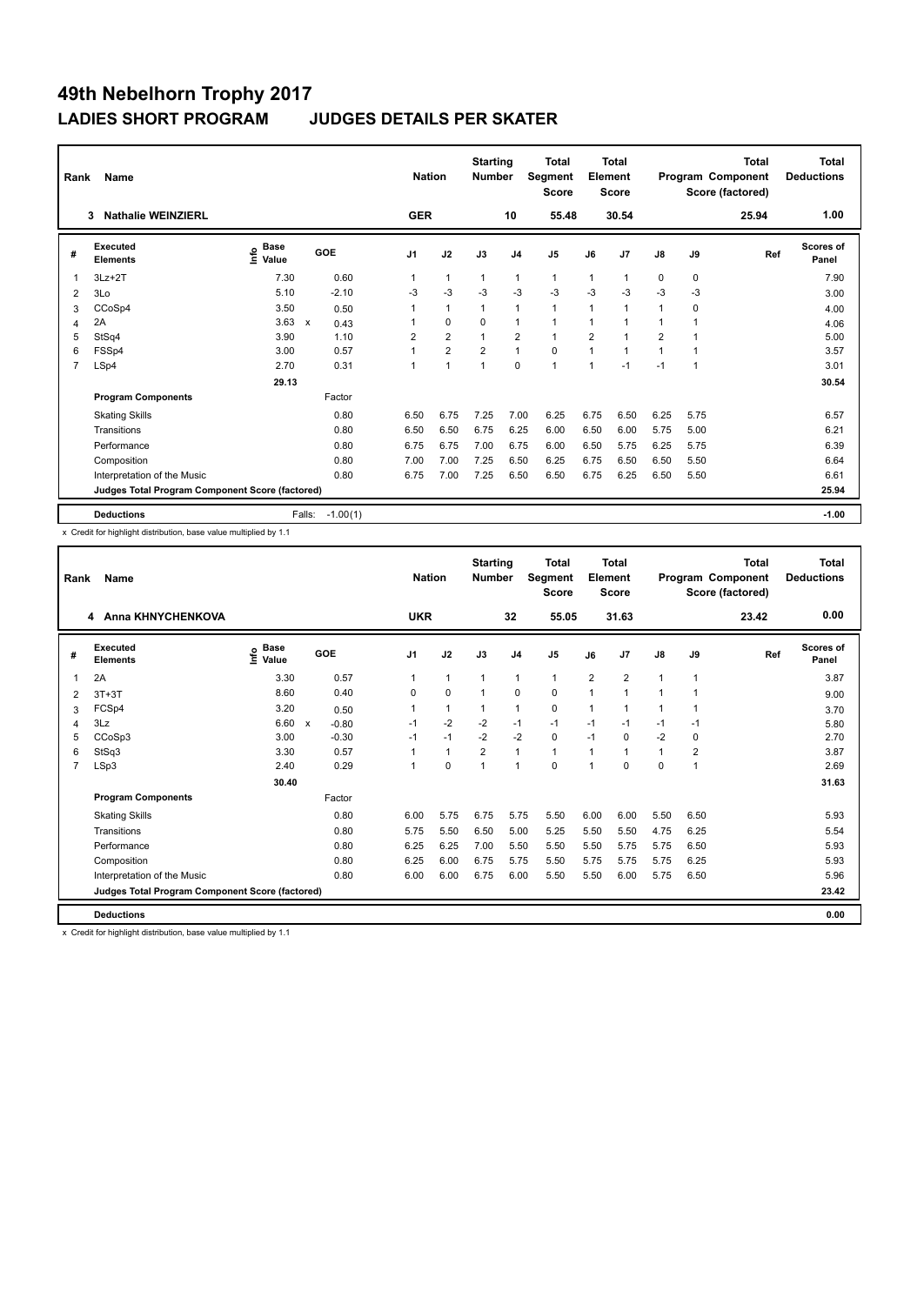| Rank           | Name                                            |         |                                  |                           |            | <b>Nation</b>  |                | <b>Starting</b><br><b>Number</b> |                | Total<br>Segment<br><b>Score</b> |                | <b>Total</b><br>Element<br><b>Score</b> |                |                | <b>Total</b><br>Program Component<br>Score (factored) | <b>Total</b><br><b>Deductions</b> |
|----------------|-------------------------------------------------|---------|----------------------------------|---------------------------|------------|----------------|----------------|----------------------------------|----------------|----------------------------------|----------------|-----------------------------------------|----------------|----------------|-------------------------------------------------------|-----------------------------------|
|                | 5 Viveca LINDFORS                               |         |                                  |                           |            | <b>FIN</b>     |                |                                  | 22             | 53.75                            |                | 30.35                                   |                |                | 24.40                                                 | 1.00                              |
| #              | Executed<br><b>Elements</b>                     |         | <b>Base</b><br>e Base<br>⊆ Value |                           | <b>GOE</b> | J <sub>1</sub> | J2             | J3                               | J <sub>4</sub> | J <sub>5</sub>                   | J6             | J7                                      | $\mathsf{J}8$  | J9             | Ref                                                   | <b>Scores of</b><br>Panel         |
| 1              | $3T+3T$                                         |         | 8.60                             |                           | 0.40       | 1              | $-1$           | $\mathbf{1}$                     | $-1$           | $\mathbf{1}$                     | $\overline{1}$ | 0                                       | 1              | 1              |                                                       | 9.00                              |
| 2              | FCSp4                                           |         | 3.20                             |                           | 0.36       |                | $\mathbf{1}$   | 0                                | $\mathbf 0$    | $\mathbf{1}$                     | 1              | 0                                       | 1              | 1              |                                                       | 3.56                              |
| 3              | StSq3                                           |         | 3.30                             |                           | 0.57       |                | 0              | 1                                | $\mathbf 1$    | $\mathbf{1}$                     | $\mathbf 1$    | 1                                       | $\overline{2}$ | $\overline{2}$ |                                                       | 3.87                              |
| 4              | 3Lz<                                            | $\prec$ | 4.62                             | $\boldsymbol{\mathsf{x}}$ | $-2.10$    | -3             | $-3$           | $-3$                             | $-3$           | $-3$                             | $-3$           | $-3$                                    | $-3$           | $-3$           |                                                       | 2.52                              |
| 5              | 2A                                              |         | 3.63                             | $\boldsymbol{\mathsf{x}}$ | 0.36       | 1              | $\mathbf{1}$   | $\Omega$                         | $\mathbf{1}$   | $\mathbf 0$                      | $\overline{1}$ | $\Omega$                                | $\mathbf 1$    |                |                                                       | 3.99                              |
| 6              | CCoSp4                                          |         | 3.50                             |                           | 0.50       |                | $\overline{2}$ |                                  | $\mathbf{1}$   | $\mathbf{1}$                     | 1              | 1                                       | 1              |                |                                                       | 4.00                              |
| $\overline{7}$ | LSp4                                            |         | 2.70                             |                           | 0.71       | 2              | 1              | 1                                | $\overline{2}$ | $\overline{2}$                   | 1              | $\overline{2}$                          |                | 1              |                                                       | 3.41                              |
|                |                                                 |         | 29.55                            |                           |            |                |                |                                  |                |                                  |                |                                         |                |                |                                                       | 30.35                             |
|                | <b>Program Components</b>                       |         |                                  |                           | Factor     |                |                |                                  |                |                                  |                |                                         |                |                |                                                       |                                   |
|                | <b>Skating Skills</b>                           |         |                                  |                           | 0.80       | 6.00           | 6.00           | 6.50                             | 6.50           | 5.75                             | 6.00           | 6.50                                    | 6.50           | 6.25           |                                                       | 6.25                              |
|                | Transitions                                     |         |                                  |                           | 0.80       | 5.75           | 6.00           | 6.00                             | 6.00           | 5.50                             | 5.75           | 6.00                                    | 5.75           | 6.25           |                                                       | 5.89                              |
|                | Performance                                     |         |                                  |                           | 0.80       | 6.00           | 6.50           | 6.25                             | 5.75           | 5.75                             | 6.00           | 6.00                                    | 6.25           | 6.25           |                                                       | 6.07                              |
|                | Composition                                     |         |                                  |                           | 0.80       | 6.00           | 6.50           | 6.25                             | 6.25           | 5.75                             | 6.00           | 5.75                                    | 6.25           | 6.00           |                                                       | 6.07                              |
|                | Interpretation of the Music                     |         |                                  |                           | 0.80       | 6.25           | 6.25           | 6.25                             | 6.00           | 6.00                             | 6.25           | 6.25                                    | 6.25           | 6.25           |                                                       | 6.21                              |
|                | Judges Total Program Component Score (factored) |         |                                  |                           |            |                |                |                                  |                |                                  |                |                                         |                |                |                                                       | 24.40                             |
|                | <b>Deductions</b>                               |         |                                  | Falls:                    | $-1.00(1)$ |                |                |                                  |                |                                  |                |                                         |                |                |                                                       | $-1.00$                           |

< Under-rotated jump x Credit for highlight distribution, base value multiplied by 1.1

| Rank | Name<br><b>Alexia PAGANINI</b><br>6.            |                                  |                                   | <b>Nation</b> |              | <b>Starting</b><br><b>Number</b> |                | Total<br>Segment<br><b>Score</b> |      | Total<br>Element<br><b>Score</b> |               |                | Total<br>Program Component<br>Score (factored) | <b>Total</b><br><b>Deductions</b> |
|------|-------------------------------------------------|----------------------------------|-----------------------------------|---------------|--------------|----------------------------------|----------------|----------------------------------|------|----------------------------------|---------------|----------------|------------------------------------------------|-----------------------------------|
|      |                                                 |                                  |                                   | SUI           |              |                                  | 31             | 53.59                            |      | 30.33                            |               |                | 23.26                                          | 0.00                              |
| #    | <b>Executed</b><br><b>Elements</b>              | <b>Base</b><br>e Base<br>⊆ Value | GOE                               | J1            | J2           | J3                               | J <sub>4</sub> | J <sub>5</sub>                   | J6   | J <sub>7</sub>                   | $\mathsf{J}8$ | J9             | Ref                                            | <b>Scores of</b><br>Panel         |
|      | $3T+3T$                                         | 8.60                             | $-1.00$                           | $-1$          | $-1$         | $-2$                             | $-2$           | $-2$                             | $-2$ | $-1$                             | $-1$          | $-1$           |                                                | 7.60                              |
| 2    | 3Lo                                             | 5.10                             | $-0.90$                           | 0             | $-2$         | $-2$                             | $-2$           | $-1$                             | $-1$ | $-1$                             | $-1$          | $-1$           |                                                | 4.20                              |
| 3    | FCSp4                                           | 3.20                             | 0.36                              | 1             | $\mathbf{1}$ | $\mathbf 0$                      | $\mathbf{1}$   | 0                                | 1    | $\mathbf{1}$                     | 1             | 0              |                                                | 3.56                              |
| 4    | 2A                                              | 3.63                             | $\boldsymbol{\mathsf{x}}$<br>0.43 | 1             | $\mathbf{1}$ | 1                                | $\mathbf{1}$   | 0                                | 1    | $\Omega$                         | $\mathbf{1}$  | $\mathbf{1}$   |                                                | 4.06                              |
| 5    | LSp4                                            | 2.70                             | 0.14                              |               | 0            | $\Omega$                         | 0              | 0                                | 1    | 0                                | $\mathbf{1}$  | 0              |                                                | 2.84                              |
| 6    | StSq4                                           | 3.90                             | 0.60                              | 2             | $\mathbf 0$  | $\overline{1}$                   | $\mathbf{1}$   | 0                                | 1    | $\overline{1}$                   | 1             | $\overline{1}$ |                                                | 4.50                              |
| 7    | CCoSp4                                          | 3.50                             | 0.07                              | $\Omega$      | 0            | $\Omega$                         | 0              | $-1$                             | 1    | $\Omega$                         | 1             | 0              |                                                | 3.57                              |
|      |                                                 | 30.63                            |                                   |               |              |                                  |                |                                  |      |                                  |               |                |                                                | 30.33                             |
|      | <b>Program Components</b>                       |                                  | Factor                            |               |              |                                  |                |                                  |      |                                  |               |                |                                                |                                   |
|      | <b>Skating Skills</b>                           |                                  | 0.80                              | 6.00          | 5.25         | 5.50                             | 6.25           | 5.50                             | 6.50 | 6.25                             | 6.75          | 6.00           |                                                | 6.00                              |
|      | Transitions                                     |                                  | 0.80                              | 5.50          | 5.00         | 5.25                             | 5.75           | 5.25                             | 6.00 | 5.75                             | 6.50          | 5.75           |                                                | 5.61                              |
|      | Performance                                     |                                  | 0.80                              | 5.75          | 5.50         | 5.25                             | 5.75           | 5.25                             | 6.25 | 5.75                             | 6.50          | 6.00           |                                                | 5.75                              |
|      | Composition                                     |                                  | 0.80                              | 6.00          | 5.00         | 5.50                             | 6.25           | 5.50                             | 6.50 | 6.25                             | 7.00          | 5.75           |                                                | 5.96                              |
|      | Interpretation of the Music                     |                                  | 0.80                              | 5.75          | 5.00         | 5.50                             | 5.75           | 5.25                             | 6.25 | 6.00                             | 7.00          | 5.75           |                                                | 5.75                              |
|      | Judges Total Program Component Score (factored) |                                  |                                   |               |              |                                  |                |                                  |      |                                  |               |                |                                                | 23.26                             |
|      | <b>Deductions</b>                               |                                  |                                   |               |              |                                  |                |                                  |      |                                  |               |                |                                                | 0.00                              |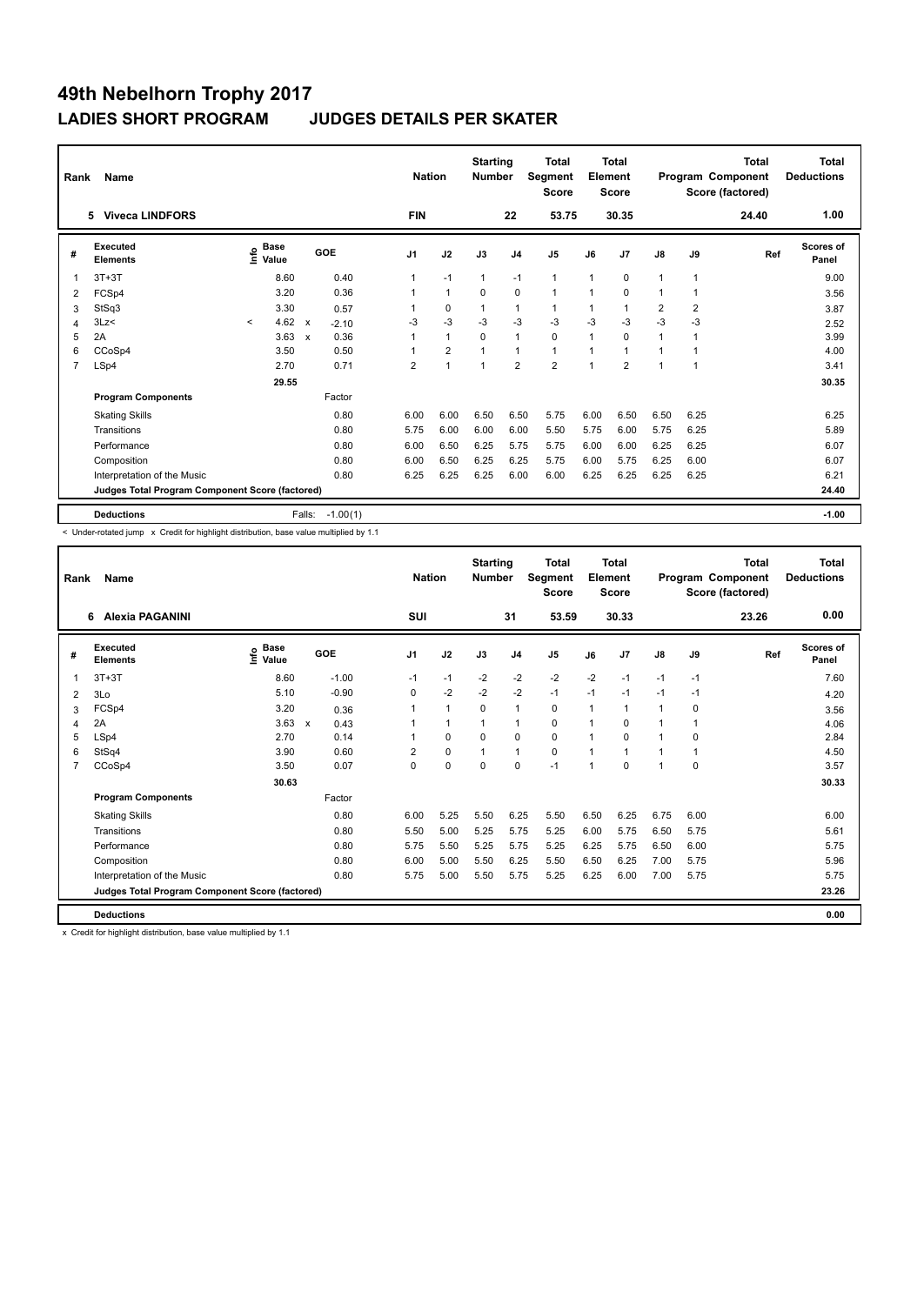| Rank           | <b>Name</b>                                     |                   |             |                                   | <b>Nation</b>  |                | <b>Starting</b><br><b>Number</b> |                | <b>Total</b><br>Segment<br><b>Score</b> |                | <b>Total</b><br>Element<br><b>Score</b> |                |      | <b>Total</b><br>Program Component<br>Score (factored) | Total<br><b>Deductions</b> |
|----------------|-------------------------------------------------|-------------------|-------------|-----------------------------------|----------------|----------------|----------------------------------|----------------|-----------------------------------------|----------------|-----------------------------------------|----------------|------|-------------------------------------------------------|----------------------------|
|                | <b>Isadora WILLIAMS</b><br>7                    |                   |             |                                   | <b>BRA</b>     |                |                                  | 18             | 53.44                                   |                | 29.32                                   |                |      | 24.12                                                 | 0.00                       |
| #              | Executed<br><b>Elements</b>                     | e Base<br>⊆ Value | <b>Base</b> | GOE                               | J <sub>1</sub> | J2             | J3                               | J <sub>4</sub> | J <sub>5</sub>                          | J6             | J7                                      | $\mathsf{J}8$  | J9   | Ref                                                   | <b>Scores of</b><br>Panel  |
| $\overline{1}$ | $3Lz + 2T$                                      |                   | 7.30        | $-0.80$                           | $-1$           | $-1$           | $\mathbf 0$                      | $-2$           | $-1$                                    | $-1$           | $-1$                                    | $-1$           | $-2$ |                                                       | 6.50                       |
| 2              | 3Lo                                             |                   | 5.10        | $-0.20$                           | 0              | 0              | $-1$                             | 0              | $-1$                                    | $\mathbf{1}$   | 0                                       | $-1$           | 0    |                                                       | 4.90                       |
| 3              | CCoSp4                                          |                   | 3.50        | 0.36                              | 1              | $\mathbf 0$    | 0                                | $\mathbf 0$    | $\mathbf{1}$                            | 1              | 1                                       | 1              | 1    |                                                       | 3.86                       |
| 4              | 2A                                              |                   | 3.63        | $\boldsymbol{\mathsf{x}}$<br>0.36 | 1              | $\mathbf 0$    | $\mathbf{1}$                     | $\mathbf 0$    | $\mathbf{1}$                            | 1              | 0                                       | 1              | 1    |                                                       | 3.99                       |
| 5              | FSSp4                                           |                   | 3.00        | 0.07                              | 0              | $\overline{1}$ | 0                                | $\mathbf 0$    | $\mathbf 0$                             | 1              | 0                                       | 0              | 0    |                                                       | 3.07                       |
| 6              | StSq3                                           |                   | 3.30        | 0.79                              | 2              | $\mathbf{1}$   | $\overline{2}$                   | $\mathbf 0$    | $\mathbf{1}$                            | $\overline{2}$ | $\overline{2}$                          | $\overline{2}$ | 1    |                                                       | 4.09                       |
| $\overline{7}$ | LSp4                                            |                   | 2.70        | 0.21                              | $\mathbf{1}$   | $\mathbf 0$    | 0                                | $\mathbf 0$    | $\Omega$                                | $\overline{1}$ | $\Omega$                                | 1              | 1    |                                                       | 2.91                       |
|                |                                                 |                   | 28.53       |                                   |                |                |                                  |                |                                         |                |                                         |                |      |                                                       | 29.32                      |
|                | <b>Program Components</b>                       |                   |             | Factor                            |                |                |                                  |                |                                         |                |                                         |                |      |                                                       |                            |
|                | <b>Skating Skills</b>                           |                   |             | 0.80                              | 6.00           | 6.00           | 6.50                             | 5.75           | 5.75                                    | 6.00           | 6.75                                    | 6.75           | 5.75 |                                                       | 6.11                       |
|                | Transitions                                     |                   |             | 0.80                              | 5.50           | 5.25           | 6.00                             | 5.50           | 5.50                                    | 5.75           | 6.25                                    | 6.75           | 5.75 |                                                       | 5.75                       |
|                | Performance                                     |                   |             | 0.80                              | 6.25           | 6.00           | 6.50                             | 5.50           | 5.75                                    | 5.75           | 6.50                                    | 7.00           | 6.00 |                                                       | 6.11                       |
|                | Composition                                     |                   |             | 0.80                              | 6.00           | 4.75           | 6.25                             | 5.75           | 6.00                                    | 6.00           | 6.50                                    | 7.00           | 5.75 |                                                       | 6.04                       |
|                | Interpretation of the Music                     |                   |             | 0.80                              | 6.25           | 5.50           | 6.50                             | 5.50           | 6.00                                    | 6.00           | 6.75                                    | 7.25           | 6.00 |                                                       | 6.14                       |
|                | Judges Total Program Component Score (factored) |                   |             |                                   |                |                |                                  |                |                                         |                |                                         |                |      |                                                       | 24.12                      |
|                | <b>Deductions</b>                               |                   |             |                                   |                |                |                                  |                |                                         |                |                                         |                |      |                                                       | 0.00                       |

x Credit for highlight distribution, base value multiplied by 1.1 ! Not clear edge

| Rank           | Name                                            | <b>Nation</b>                |                      | <b>Starting</b><br><b>Number</b> |                      | <b>Total</b><br>Segment<br><b>Score</b> |                | <b>Total</b><br>Element<br><b>Score</b> |                |             | <b>Total</b><br>Program Component<br>Score (factored) | <b>Total</b><br><b>Deductions</b> |       |                           |
|----------------|-------------------------------------------------|------------------------------|----------------------|----------------------------------|----------------------|-----------------------------------------|----------------|-----------------------------------------|----------------|-------------|-------------------------------------------------------|-----------------------------------|-------|---------------------------|
|                | <b>Anne Line GJERSEM</b><br>8                   |                              |                      | <b>NOR</b>                       |                      |                                         | 21             | 50.75                                   |                | 27.60       |                                                       |                                   | 23.15 | 0.00                      |
| #              | Executed<br><b>Elements</b>                     | <b>Base</b><br>lnfo<br>Value | GOE                  | J <sub>1</sub>                   | J2                   | J3                                      | J <sub>4</sub> | J <sub>5</sub>                          | J6             | J7          | J8                                                    | J9                                | Ref   | <b>Scores of</b><br>Panel |
| 1              | 3Lo                                             | 5.10                         | $-1.80$              | -3                               | $-2$                 | $-3$                                    | $-3$           | $-2$                                    | $-2$           | $-3$        | $-3$                                                  | $-2$                              |       | 3.30                      |
| 2              | $3S+2T$                                         | 5.70                         | $-0.30$              | $\Omega$                         | $\mathbf 0$          | $\Omega$                                | $-1$           | $-1$                                    | 0              | $\mathbf 0$ | $-1$                                                  | $-1$                              |       | 5.40                      |
| 3              | CCoSp4                                          | 3.50                         | 0.71                 |                                  | $\overline{2}$       | $\mathbf{1}$                            | $\overline{2}$ | $\mathbf{1}$                            | $\overline{2}$ | 2           | $\mathbf{1}$                                          | 1                                 |       | 4.21                      |
| 4              | 2A                                              | 3.63                         | $\mathsf{x}$<br>0.00 | 0                                | $\mathbf 0$          | $\mathbf 0$                             | $\mathbf 0$    | $\mathbf 0$                             | 0              | $\Omega$    | $\Omega$                                              | 0                                 |       | 3.63                      |
| 5              | FCSp4                                           | 3.20                         | 0.50                 |                                  | $\overline{2}$       | $\overline{1}$                          | $\mathbf{1}$   | $\mathbf{1}$                            | 1              | 1           | 1                                                     | $\mathbf{1}$                      |       | 3.70                      |
| 6              | StSq4                                           | 3.90                         | 0.60                 |                                  | $\mathbf 0$          | $\overline{1}$                          | $\mathbf 0$    | $\mathbf{1}$                            | 1              | 1           | 1                                                     | 1                                 |       | 4.50                      |
| $\overline{7}$ | SSp4                                            | 2.50                         | 0.36                 |                                  | $\blacktriangleleft$ | $\overline{1}$                          | $\mathbf 0$    | $\mathbf 0$                             | 1              | $\Omega$    | 1                                                     | 1                                 |       | 2.86                      |
|                |                                                 | 27.53                        |                      |                                  |                      |                                         |                |                                         |                |             |                                                       |                                   |       | 27.60                     |
|                | <b>Program Components</b>                       |                              | Factor               |                                  |                      |                                         |                |                                         |                |             |                                                       |                                   |       |                           |
|                | <b>Skating Skills</b>                           |                              | 0.80                 | 5.75                             | 6.00                 | 6.25                                    | 6.25           | 5.50                                    | 5.75           | 6.25        | 6.25                                                  | 5.75                              |       | 6.00                      |
|                | Transitions                                     |                              | 0.80                 | 5.50                             | 6.00                 | 6.00                                    | 5.50           | 5.25                                    | 5.50           | 5.50        | 5.50                                                  | 5.50                              |       | 5.57                      |
|                | Performance                                     |                              | 0.80                 | 5.75                             | 5.75                 | 6.00                                    | 5.25           | 5.25                                    | 5.75           | 6.00        | 6.00                                                  | 5.75                              |       | 5.75                      |
|                | Composition                                     |                              | 0.80                 | 6.00                             | 6.00                 | 6.25                                    | 5.75           | 5.50                                    | 5.75           | 5.50        | 6.25                                                  | 5.50                              |       | 5.82                      |
|                | Interpretation of the Music                     |                              | 0.80                 | 5.75                             | 5.75                 | 6.25                                    | 5.50           | 5.50                                    | 6.00           | 5.75        | 6.00                                                  | 5.75                              |       | 5.79                      |
|                | Judges Total Program Component Score (factored) |                              |                      |                                  |                      |                                         |                |                                         |                |             |                                                       |                                   |       | 23.15                     |
|                | <b>Deductions</b>                               |                              |                      |                                  |                      |                                         |                |                                         |                |             |                                                       |                                   |       | 0.00                      |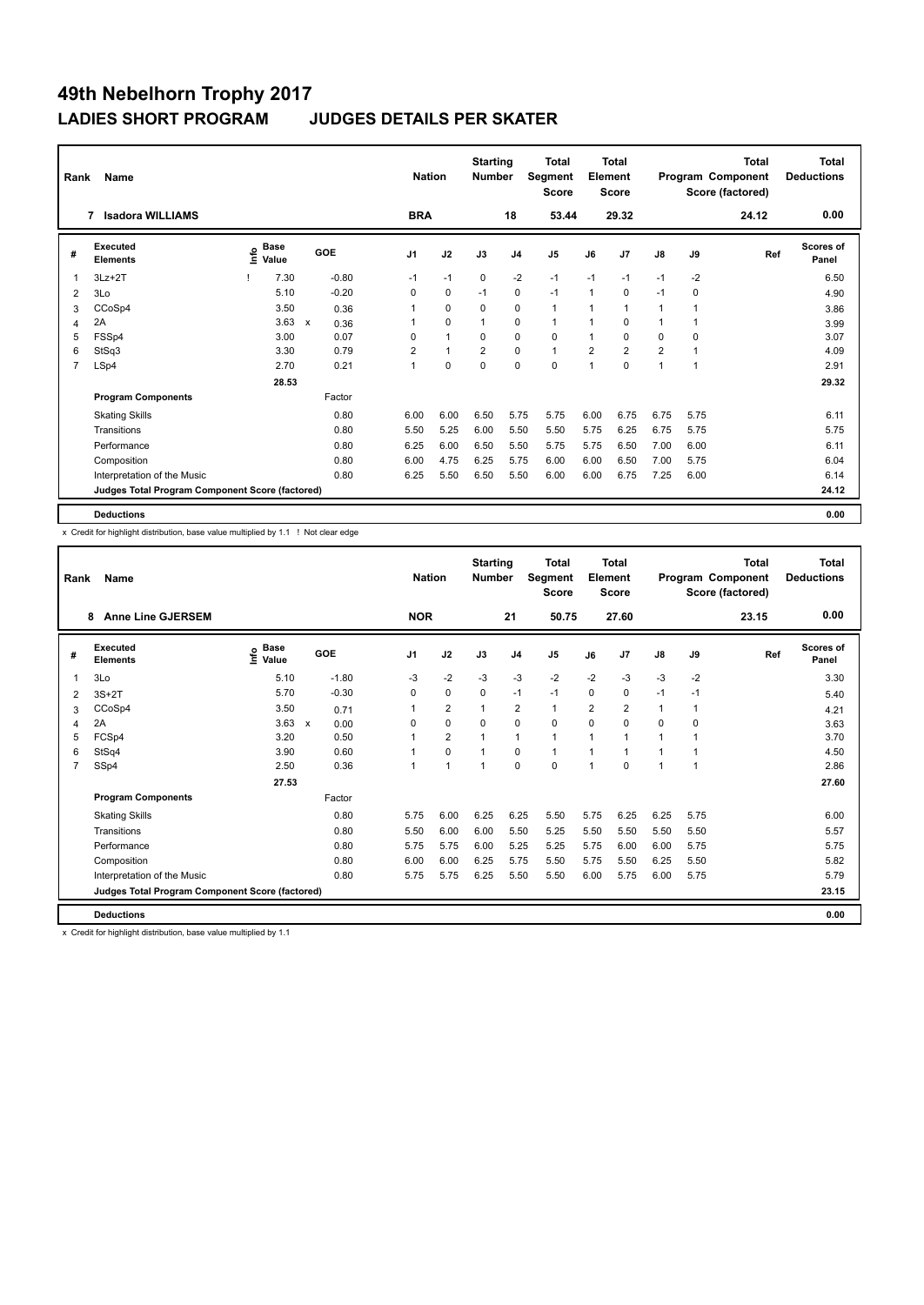| Rank           | Name<br><b>Shuran YU</b><br>9                   |                              |                                   |                | <b>Nation</b>  | <b>Starting</b><br><b>Number</b> |                | <b>Total</b><br>Segment<br><b>Score</b> |                | <b>Total</b><br>Element<br><b>Score</b> |               |                | <b>Total</b><br>Program Component<br>Score (factored) | <b>Total</b><br><b>Deductions</b> |
|----------------|-------------------------------------------------|------------------------------|-----------------------------------|----------------|----------------|----------------------------------|----------------|-----------------------------------------|----------------|-----------------------------------------|---------------|----------------|-------------------------------------------------------|-----------------------------------|
|                |                                                 |                              |                                   | <b>SGP</b>     |                |                                  | 19             | 49.94                                   |                | 27.76                                   |               |                | 22.18                                                 | 0.00                              |
| #              | Executed<br><b>Elements</b>                     | <b>Base</b><br>lnfo<br>Value | GOE                               | J <sub>1</sub> | J2             | J3                               | J <sub>4</sub> | J <sub>5</sub>                          | J6             | J7                                      | $\mathsf{J}8$ | J9             | Ref                                                   | <b>Scores of</b><br>Panel         |
| 1              | $3T+2T$                                         | 5.60                         | 0.70                              | 1              | $\overline{2}$ | $\mathbf{1}$                     | $\mathbf{1}$   | $\mathbf{1}$                            | $\mathbf{1}$   | $\overline{1}$                          | $\mathbf{1}$  | $\overline{1}$ |                                                       | 6.30                              |
| $\overline{2}$ | 3S                                              | 4.40                         | $-1.30$                           | $-1$           | $-2$           | $-3$                             | $-3$           | $-1$                                    | $-2$           | $-1$                                    | $-2$          | $-2$           |                                                       | 3.10                              |
| 3              | CCoSp4                                          | 3.50                         | 0.50                              |                | $\mathbf{1}$   | $\mathbf{1}$                     | $\mathbf{1}$   | $\mathbf{1}$                            | $\mathbf{1}$   | 0                                       | $\mathbf{1}$  | 1              |                                                       | 4.00                              |
| 4              | FCSp4                                           | 3.20                         | $-0.04$                           | 0              | $\mathbf 0$    | $\Omega$                         | $-2$           | $\mathbf 0$                             | $\mathbf{1}$   | $-1$                                    | $\Omega$      | 0              |                                                       | 3.16                              |
| 5              | 2A                                              | 3.63                         | 0.50<br>$\boldsymbol{\mathsf{x}}$ |                | $\overline{1}$ |                                  | $\overline{1}$ | 0                                       | $\mathbf{1}$   |                                         | 1             |                |                                                       | 4.13                              |
| 6              | StSq3                                           | 3.30                         | 0.36                              |                | $\pmb{0}$      | 1                                | $\mathbf 0$    | $\mathbf{1}$                            | 1              | $\Omega$                                | 1             |                |                                                       | 3.66                              |
| $\overline{7}$ | LSp4                                            | 2.70                         | 0.71                              | $\overline{2}$ | $\overline{1}$ | $\overline{2}$                   | $\overline{1}$ | $\overline{2}$                          | $\overline{2}$ | 4                                       | 1             | 1              |                                                       | 3.41                              |
|                |                                                 | 26.33                        |                                   |                |                |                                  |                |                                         |                |                                         |               |                |                                                       | 27.76                             |
|                | <b>Program Components</b>                       |                              | Factor                            |                |                |                                  |                |                                         |                |                                         |               |                |                                                       |                                   |
|                | <b>Skating Skills</b>                           |                              | 0.80                              | 5.50           | 5.75           | 6.00                             | 6.00           | 6.00                                    | 6.00           | 5.25                                    | 6.00          | 5.25           |                                                       | 5.79                              |
|                | Transitions                                     |                              | 0.80                              | 5.25           | 5.00           | 5.75                             | 5.00           | 5.50                                    | 5.50           | 4.75                                    | 5.25          | 5.00           |                                                       | 5.21                              |
|                | Performance                                     |                              | 0.80                              | 5.50           | 5.75           | 6.25                             | 5.25           | 5.75                                    | 5.75           | 5.25                                    | 5.75          | 5.50           |                                                       | 5.61                              |
|                | Composition                                     |                              | 0.80                              | 5.75           | 5.25           | 6.00                             | 5.50           | 5.75                                    | 5.75           | 5.00                                    | 5.75          | 5.25           |                                                       | 5.57                              |
|                | Interpretation of the Music                     |                              | 0.80                              | 5.50           | 5.25           | 6.00                             | 5.50           | 5.75                                    | 6.00           | 5.00                                    | 5.50          | 5.25           |                                                       | 5.54                              |
|                | Judges Total Program Component Score (factored) |                              |                                   |                |                |                                  |                |                                         |                |                                         |               |                |                                                       | 22.18                             |
|                | <b>Deductions</b>                               |                              |                                   |                |                |                                  |                |                                         |                |                                         |               |                |                                                       | 0.00                              |

x Credit for highlight distribution, base value multiplied by 1.1

| Rank           | <b>Name</b>                                     | <b>Nation</b>                |                                      | <b>Starting</b><br><b>Number</b> |              | Total<br>Segment<br><b>Score</b> |                | Total<br>Element<br><b>Score</b> |      |              | Total<br>Program Component<br>Score (factored) | <b>Total</b><br><b>Deductions</b> |       |                           |
|----------------|-------------------------------------------------|------------------------------|--------------------------------------|----------------------------------|--------------|----------------------------------|----------------|----------------------------------|------|--------------|------------------------------------------------|-----------------------------------|-------|---------------------------|
|                | Amy LIN<br>10                                   |                              |                                      | <b>TPE</b>                       |              |                                  | 23             | 49.50                            |      | 26.62        |                                                |                                   | 22.88 | 0.00                      |
| #              | Executed<br><b>Elements</b>                     | <b>Base</b><br>١nf٥<br>Value | GOE                                  | J1                               | J2           | J3                               | J <sub>4</sub> | J5                               | J6   | J7           | J8                                             | J9                                | Ref   | <b>Scores of</b><br>Panel |
| 1              | 3Lz                                             | 6.00                         | $-1.40$                              | $-2$                             | $-2$         | $-2$                             | $-2$           | $-1$                             | $-2$ | $-2$         | $-2$                                           | $-2$                              |       | 4.60                      |
| 2              | $3S+2T$                                         | 5.70                         | 0.10                                 | $\Omega$                         | $\mathbf 0$  | $\Omega$                         | $\mathbf 0$    | 0                                | 1    | $\Omega$     | $\mathbf{1}$                                   | 0                                 |       | 5.80                      |
| 3              | FSSp4                                           | 3.00                         | 0.36                                 | 1                                | $\mathbf{1}$ | $\mathbf 0$                      | $\mathbf{1}$   | 0                                | 1    | $\mathbf 0$  | $\mathbf{1}$                                   | 1                                 |       | 3.36                      |
| 4              | LSp4                                            | 2.70                         | 0.50                                 |                                  | $\mathbf{1}$ | $\mathbf{1}$                     | 0              | $\mathbf{1}$                     | 1    | 1            | 1                                              | 1                                 |       | 3.20                      |
| 5              | StSq2                                           | 2.60                         | 0.21                                 | 1                                | $\mathbf 0$  | $\mathbf{1}$                     | 0              | 0                                | 1    | $\mathbf{1}$ | 0                                              | 0                                 |       | 2.81                      |
| 6              | 2A                                              | 3.63                         | $-0.57$<br>$\boldsymbol{\mathsf{x}}$ | $-1$                             | $-1$         | $-1$                             | $-1$           | $-2$                             | $-1$ | $-1$         | $-2$                                           | $-1$                              |       | 3.06                      |
| $\overline{7}$ | CCoSp4                                          | 3.50                         | 0.29                                 | $\Omega$                         | $\mathbf{1}$ | $\Omega$                         | $\overline{1}$ | $\mathbf{1}$                     | 1    | $\mathbf 0$  | $\mathbf{1}$                                   | 0                                 |       | 3.79                      |
|                |                                                 | 27.13                        |                                      |                                  |              |                                  |                |                                  |      |              |                                                |                                   |       | 26.62                     |
|                | <b>Program Components</b>                       |                              | Factor                               |                                  |              |                                  |                |                                  |      |              |                                                |                                   |       |                           |
|                | <b>Skating Skills</b>                           |                              | 0.80                                 | 5.75                             | 5.75         | 6.25                             | 6.00           | 6.00                             | 6.00 | 6.00         | 6.25                                           | 5.25                              |       | 5.96                      |
|                | Transitions                                     |                              | 0.80                                 | 5.25                             | 5.25         | 6.25                             | 5.50           | 5.50                             | 5.50 | 5.50         | 5.50                                           | 5.00                              |       | 5.43                      |
|                | Performance                                     |                              | 0.80                                 | 5.75                             | 5.75         | 6.50                             | 6.00           | 5.50                             | 5.75 | 6.00         | 6.00                                           | 5.25                              |       | 5.82                      |
|                | Composition                                     |                              | 0.80                                 | 5.75                             | 5.00         | 6.25                             | 5.50           | 5.75                             | 6.00 | 5.50         | 6.25                                           | 5.00                              |       | 5.68                      |
|                | Interpretation of the Music                     |                              | 0.80                                 | 5.50                             | 5.50         | 6.50                             | 5.50           | 5.75                             | 6.00 | 5.75         | 6.00                                           | 5.00                              |       | 5.71                      |
|                | Judges Total Program Component Score (factored) |                              |                                      |                                  |              |                                  |                |                                  |      |              |                                                |                                   |       | 22.88                     |
|                | <b>Deductions</b>                               |                              |                                      |                                  |              |                                  |                |                                  |      |              |                                                |                                   |       | 0.00                      |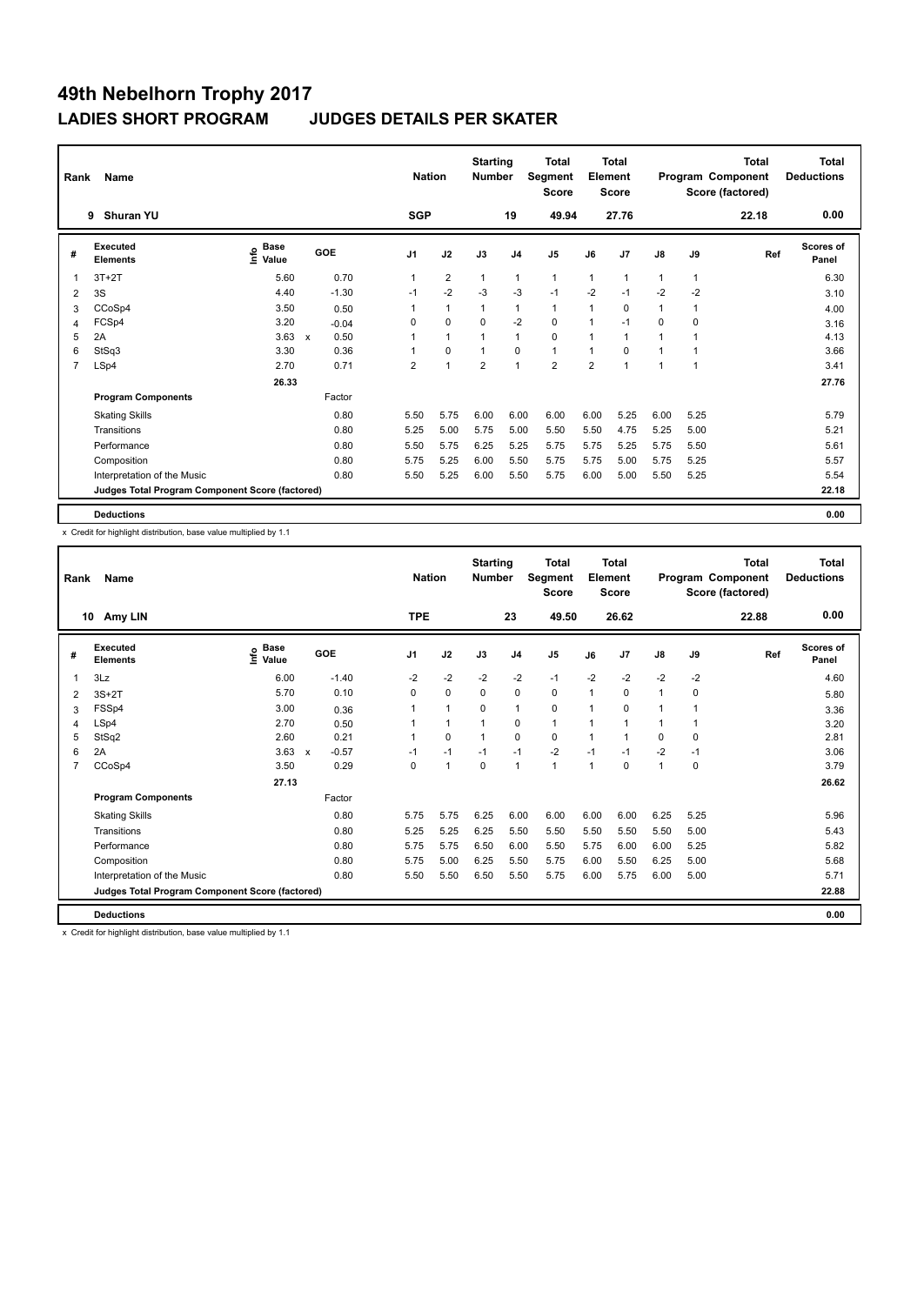| Rank           | Name                                            |                                  |           | <b>Nation</b>  |                | <b>Starting</b><br><b>Number</b> |                | Total<br>Segment<br><b>Score</b> |                | <b>Total</b><br>Element<br><b>Score</b> |               |                | <b>Total</b><br>Program Component<br>Score (factored) | <b>Total</b><br><b>Deductions</b> |
|----------------|-------------------------------------------------|----------------------------------|-----------|----------------|----------------|----------------------------------|----------------|----------------------------------|----------------|-----------------------------------------|---------------|----------------|-------------------------------------------------------|-----------------------------------|
|                | Kristina SHKULETA-GROMOVA<br>11                 |                                  |           | <b>EST</b>     |                |                                  | 1              | 48.56                            |                | 27.53                                   |               |                | 21.03                                                 | 0.00                              |
| #              | Executed<br><b>Elements</b>                     | <b>Base</b><br>e Base<br>⊆ Value | GOE       | J <sub>1</sub> | J2             | J3                               | J <sub>4</sub> | J <sub>5</sub>                   | J6             | J7                                      | $\mathsf{J}8$ | J9             | Ref                                                   | Scores of<br>Panel                |
| $\overline{1}$ | $3T+3T$                                         | 8.60                             | 0.10      | 0              | $\mathbf 0$    | $\mathbf 0$                      | $\mathbf 0$    | $\mathbf{1}$                     | $\mathbf{1}$   | 0                                       | 0             | $\mathbf 0$    |                                                       | 8.70                              |
| 2              | 3Lz                                             | 6.00                             | 0.10      | 0              | $\mathbf 0$    | $\mathbf 0$                      | $\mathbf 0$    | $\mathbf 0$                      | 1              | 0                                       | 1             | 0              |                                                       | 6.10                              |
| 3              | FSSp4                                           | 3.00                             | 0.03      | 0              | $\mathbf{1}$   | $-1$                             | $\mathbf 0$    | $\mathbf 0$                      | $\Omega$       | 0                                       | $-1$          | 1              |                                                       | 3.03                              |
| 4              | $1A^*$                                          | $\star$<br>0.00                  | X<br>0.00 |                |                |                                  |                | $\overline{a}$                   |                |                                         |               |                |                                                       | 0.00                              |
| 5              | CCoSp3                                          | 3.00                             | 0.21      |                | 0              | 1                                | $\mathbf 0$    | 0                                | 1              | 0                                       | 0             |                |                                                       | 3.21                              |
| 6              | StSq3                                           | 3.30                             | 0.29      |                | $\mathbf 0$    | 0                                | $\mathbf 0$    | $\mathbf 0$                      | 1              | 1                                       | 1             |                |                                                       | 3.59                              |
| $\overline{7}$ | LSp3                                            | 2.40                             | 0.50      | 1              | $\overline{1}$ | 1                                | $\mathbf 0$    | $\mathbf{1}$                     | $\overline{1}$ | 1                                       | 1             | $\overline{1}$ |                                                       | 2.90                              |
|                |                                                 | 26.30                            |           |                |                |                                  |                |                                  |                |                                         |               |                |                                                       | 27.53                             |
|                | <b>Program Components</b>                       |                                  | Factor    |                |                |                                  |                |                                  |                |                                         |               |                |                                                       |                                   |
|                | <b>Skating Skills</b>                           |                                  | 0.80      | 5.75           | 5.50           | 5.50                             | 5.25           | 5.75                             | 5.75           | 5.25                                    | 5.25          | 5.25           |                                                       | 5.46                              |
|                | Transitions                                     |                                  | 0.80      | 5.50           | 5.25           | 5.25                             | 4.50           | 5.25                             | 5.25           | 4.50                                    | 4.50          | 5.25           |                                                       | 5.04                              |
|                | Performance                                     |                                  | 0.80      | 5.50           | 5.25           | 5.25                             | 5.00           | 5.50                             | 5.50           | 5.00                                    | 5.25          | 5.50           |                                                       | 5.32                              |
|                | Composition                                     |                                  | 0.80      | 5.75           | 5.00           | 5.50                             | 4.75           | 5.50                             | 5.75           | 5.00                                    | 5.00          | 5.00           |                                                       | 5.25                              |
|                | Interpretation of the Music                     |                                  | 0.80      | 5.75           | 5.00           | 5.25                             | 4.75           | 5.50                             | 5.50           | 5.00                                    | 5.00          | 5.25           |                                                       | 5.21                              |
|                | Judges Total Program Component Score (factored) |                                  |           |                |                |                                  |                |                                  |                |                                         |               |                |                                                       | 21.03                             |
|                | <b>Deductions</b>                               |                                  |           |                |                |                                  |                |                                  |                |                                         |               |                |                                                       | 0.00                              |

\* Invalid element x Credit for highlight distribution, base value multiplied by 1.1

| Rank           | <b>Name</b>                                     |                              | <b>Nation</b> |            | <b>Starting</b><br><b>Number</b> |                | Total<br>Segment<br><b>Score</b> |                | Total<br>Element<br><b>Score</b> |                |                | <b>Total</b><br>Program Component<br>Score (factored) | Total<br><b>Deductions</b> |       |                           |
|----------------|-------------------------------------------------|------------------------------|---------------|------------|----------------------------------|----------------|----------------------------------|----------------|----------------------------------|----------------|----------------|-------------------------------------------------------|----------------------------|-------|---------------------------|
|                | <b>Alisson Krystle PERTICHETO</b><br>12         |                              |               |            | PHI                              |                |                                  | 35             | 46.75                            |                | 26.70          |                                                       |                            | 21.05 | 1.00                      |
| #              | Executed<br><b>Elements</b>                     | <b>Base</b><br>lnfo<br>Value |               | GOE        | J <sub>1</sub>                   | J2             | J3                               | J <sub>4</sub> | J <sub>5</sub>                   | J6             | J7             | $\mathsf{J}8$                                         | J9                         | Ref   | <b>Scores of</b><br>Panel |
| $\overline{1}$ | 3Lo                                             | 5.10                         |               | $-2.10$    | -3                               | $-3$           | $-3$                             | $-3$           | $-3$                             | $-3$           | $-3$           | $-3$                                                  | $-3$                       |       | 3.00                      |
| 2              | $3T+2T$                                         | 5.60                         |               | 0.70       | 1                                | $\overline{2}$ | $\mathbf{1}$                     | $\mathbf{1}$   | $\mathbf{1}$                     | $\mathbf{1}$   | $\overline{1}$ | 1                                                     | 0                          |       | 6.30                      |
| 3              | FCSp4                                           | 3.20                         |               | 0.50       | 1                                | $\mathbf{1}$   | 0                                | $\mathbf{1}$   | $\mathbf{1}$                     | 1              |                | 1                                                     |                            |       | 3.70                      |
| 4              | 2A                                              | 3.63                         | X             | 0.00       | 0                                | $-1$           | $\mathbf 0$                      | $\mathbf 0$    | $\mathbf 0$                      | 0              | 0              | 0                                                     | 0                          |       | 3.63                      |
| 5              | LSp3                                            | 2.40                         |               | 0.86       | $\overline{2}$                   | $\mathbf{1}$   | $\overline{2}$                   | 2              | $\mathbf{1}$                     | $\overline{2}$ | $\overline{2}$ | $\overline{2}$                                        | 1                          |       | 3.26                      |
| 6              | StSq2                                           | 2.60                         |               | 0.21       |                                  | $\Omega$       | $\Omega$                         | 2              | $\mathbf 0$                      |                | $\Omega$       | $\overline{1}$                                        | 0                          |       | 2.81                      |
| $\overline{7}$ | CCoSp4                                          | 3.50                         |               | 0.50       |                                  | 1              | $\overline{1}$                   | $\overline{1}$ | $\blacktriangleleft$             | $\overline{2}$ | 4              | 1                                                     | 0                          |       | 4.00                      |
|                |                                                 | 26.03                        |               |            |                                  |                |                                  |                |                                  |                |                |                                                       |                            |       | 26.70                     |
|                | <b>Program Components</b>                       |                              |               | Factor     |                                  |                |                                  |                |                                  |                |                |                                                       |                            |       |                           |
|                | <b>Skating Skills</b>                           |                              |               | 0.80       | 5.50                             | 5.75           | 4.50                             | 6.25           | 5.50                             | 5.75           | 5.50           | 5.50                                                  | 4.50                       |       | 5.43                      |
|                | Transitions                                     |                              |               | 0.80       | 5.00                             | 5.50           | 4.25                             | 6.00           | 5.00                             | 5.25           | 5.00           | 5.00                                                  | 4.25                       |       | 5.00                      |
|                | Performance                                     |                              |               | 0.80       | 5.75                             | 5.75           | 4.50                             | 6.00           | 5.00                             | 5.50           | 5.50           | 5.50                                                  | 4.75                       |       | 5.39                      |
|                | Composition                                     |                              |               | 0.80       | 5.75                             | 5.25           | 4.25                             | 6.00           | 5.25                             | 5.50           | 5.25           | 5.50                                                  | 4.25                       |       | 5.25                      |
|                | Interpretation of the Music                     |                              |               | 0.80       | 5.50                             | 5.25           | 4.00                             | 6.25           | 5.25                             | 5.25           | 5.75           | 5.50                                                  | 4.25                       |       | 5.25                      |
|                | Judges Total Program Component Score (factored) |                              |               |            |                                  |                |                                  |                |                                  |                |                |                                                       |                            |       | 21.05                     |
|                | <b>Deductions</b>                               |                              | Falls:        | $-1.00(1)$ |                                  |                |                                  |                |                                  |                |                |                                                       |                            |       | $-1.00$                   |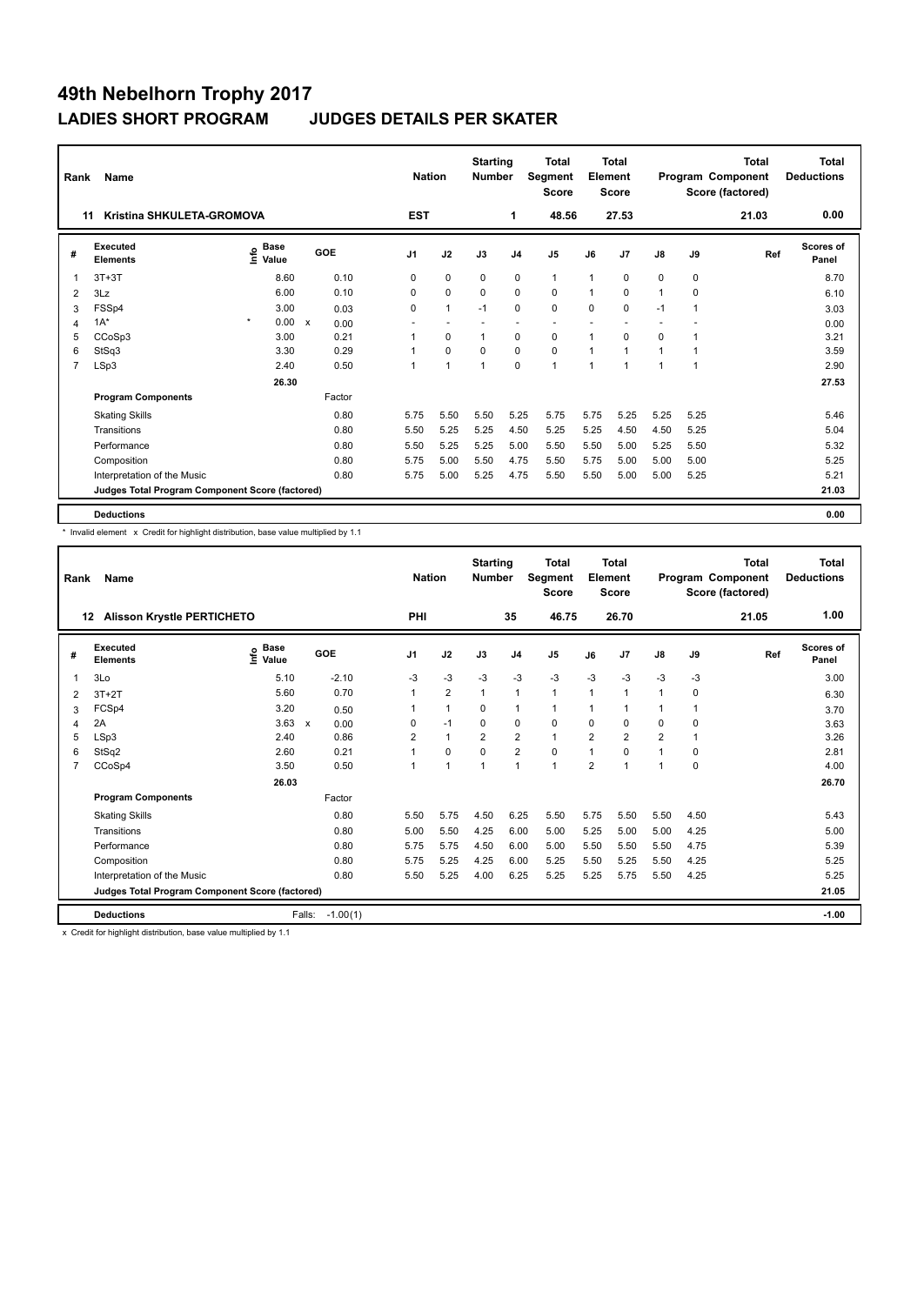| Rank           | Name                                            |         | <b>Nation</b>        |              | <b>Starting</b><br><b>Number</b> |                | Total<br>Segment<br><b>Score</b> |          | <b>Total</b><br>Element<br><b>Score</b> |                |              | <b>Total</b><br>Program Component<br>Score (factored) | <b>Total</b><br><b>Deductions</b> |          |       |                           |
|----------------|-------------------------------------------------|---------|----------------------|--------------|----------------------------------|----------------|----------------------------------|----------|-----------------------------------------|----------------|--------------|-------------------------------------------------------|-----------------------------------|----------|-------|---------------------------|
|                | <b>Kerstin FRANK</b><br>13                      |         |                      |              |                                  | <b>AUT</b>     |                                  |          | 6                                       | 46.73          |              | 25.85                                                 |                                   |          | 21.88 | 1.00                      |
| #              | Executed<br><b>Elements</b>                     | lnfo    | <b>Base</b><br>Value |              | <b>GOE</b>                       | J <sub>1</sub> | J2                               | J3       | J <sub>4</sub>                          | J <sub>5</sub> | J6           | J7                                                    | $\mathsf{J}8$                     | J9       | Ref   | <b>Scores of</b><br>Panel |
| 1              | 3Lz                                             | $\prec$ | 4.20                 |              | $-2.10$                          | $-3$           | $-3$                             | $-3$     | $-3$                                    | $-3$           | $-3$         | $-3$                                                  | $-3$                              | $-3$     |       | 2.10                      |
| 2              | FCSp4                                           |         | 3.20                 |              | 0.07                             | 0              | $\mathbf 0$                      | $\Omega$ | 0                                       | $\mathbf 0$    | $\Omega$     | 1                                                     | 0                                 | 1        |       | 3.27                      |
| 3              | StSq2                                           |         | 2.60                 |              | 0.36                             | 1              | $\mathbf 0$                      | 1        | $\mathbf 0$                             | $\mathbf 0$    | 1            |                                                       | 1                                 | 1        |       | 2.96                      |
| 4              | $3T+2T$                                         |         | 6.16                 | $\mathsf{x}$ | 0.60                             | $-1$           | $\mathbf{1}$                     |          | 1                                       | $\mathbf{1}$   | 1            |                                                       | 1                                 | 0        |       | 6.76                      |
| 5              | LSp4                                            |         | 2.70                 |              | 0.00                             | $\Omega$       | $-1$                             | $\Omega$ | $\Omega$                                | $\Omega$       | $\Omega$     | $\Omega$                                              | $\Omega$                          | $\Omega$ |       | 2.70                      |
| 6              | 2A                                              |         | 3.63                 | $\mathbf x$  | 0.50                             | 1              | $\mathbf{1}$                     |          | $\Omega$                                | $\mathbf{1}$   | $\mathbf{1}$ | $\overline{\mathbf{1}}$                               | $\mathbf 1$                       |          |       | 4.13                      |
| $\overline{7}$ | CCoSp4                                          |         | 3.50                 |              | 0.43                             | 0              | 1                                | 1        | $\overline{1}$                          | $\mathbf{1}$   | $\mathbf 0$  | 1                                                     | 1                                 | 1        |       | 3.93                      |
|                |                                                 |         | 25.99                |              |                                  |                |                                  |          |                                         |                |              |                                                       |                                   |          |       | 25.85                     |
|                | <b>Program Components</b>                       |         |                      |              | Factor                           |                |                                  |          |                                         |                |              |                                                       |                                   |          |       |                           |
|                | <b>Skating Skills</b>                           |         |                      |              | 0.80                             | 5.50           | 5.25                             | 6.00     | 6.00                                    | 6.00           | 5.75         | 6.25                                                  | 6.00                              | 4.75     |       | 5.79                      |
|                | Transitions                                     |         |                      |              | 0.80                             | 5.00           | 4.75                             | 5.75     | 5.00                                    | 5.50           | 5.25         | 5.50                                                  | 5.00                              | 4.25     |       | 5.14                      |
|                | Performance                                     |         |                      |              | 0.80                             | 5.25           | 4.75                             | 6.25     | 5.25                                    | 5.50           | 5.50         | 6.00                                                  | 5.75                              | 4.75     |       | 5.43                      |
|                | Composition                                     |         |                      |              | 0.80                             | 5.50           | 4.50                             | 6.00     | 5.25                                    | 5.75           | 5.75         | 6.25                                                  | 6.00                              | 4.50     |       | 5.54                      |
|                | Interpretation of the Music                     |         |                      |              | 0.80                             | 5.50           | 4.75                             | 6.00     | 5.00                                    | 5.50           | 5.50         | 6.25                                                  | 6.00                              | 4.75     |       | 5.46                      |
|                | Judges Total Program Component Score (factored) |         |                      |              |                                  |                |                                  |          |                                         |                |              |                                                       |                                   |          |       | 21.88                     |
|                | <b>Deductions</b>                               |         |                      | Falls:       | $-1.00(1)$                       |                |                                  |          |                                         |                |              |                                                       |                                   |          |       | $-1.00$                   |

< Under-rotated jump x Credit for highlight distribution, base value multiplied by 1.1

| Rank | Name                                            | <b>Nation</b>                    |                                   | <b>Starting</b><br><b>Number</b> |                | <b>Total</b><br>Segment<br><b>Score</b> |                | Total<br>Element<br><b>Score</b> |                |                | Total<br>Program Component<br>Score (factored) | <b>Total</b><br><b>Deductions</b> |       |                           |
|------|-------------------------------------------------|----------------------------------|-----------------------------------|----------------------------------|----------------|-----------------------------------------|----------------|----------------------------------|----------------|----------------|------------------------------------------------|-----------------------------------|-------|---------------------------|
|      | Joanna SO<br>14                                 |                                  |                                   | <b>HKG</b>                       |                |                                         | 27             | 46.02                            |                | 26.16          |                                                |                                   | 19.86 | 0.00                      |
| #    | <b>Executed</b><br><b>Elements</b>              | <b>Base</b><br>e Base<br>⊆ Value | GOE                               | J1                               | J2             | J3                                      | J <sub>4</sub> | J <sub>5</sub>                   | J6             | J <sub>7</sub> | $\mathsf{J}8$                                  | J9                                | Ref   | <b>Scores of</b><br>Panel |
|      | 3Lo                                             | 5.10                             | $-1.00$                           | $-1$                             | $-2$           | $-1$                                    | $-2$           | $-1$                             | $-1$           | $-1$           | $-2$                                           | $-2$                              |       | 4.10                      |
| 2    | $3S+2T$                                         | 5.70                             | $-0.20$                           | 0                                | $-1$           | $\Omega$                                | $-1$           | 0                                | $\Omega$       | $\Omega$       | 0                                              | $-1$                              |       | 5.50                      |
| 3    | LSp4                                            | 2.70                             | 0.50                              | 1                                | $\overline{2}$ | $\mathbf{1}$                            | $\mathbf{1}$   | $\mathbf{1}$                     | 1              | 1              | 1                                              | $\mathbf{1}$                      |       | 3.20                      |
| 4    | StSq2                                           | 2.60                             | $-0.07$                           | 0                                | $\mathbf 0$    | $\mathbf{1}$                            | 0              | 0                                | 0              | 0              | $-1$                                           | -1                                |       | 2.53                      |
| 5    | CCoSp4                                          | 3.50                             | 0.29                              | 1                                | $\mathbf{1}$   | 1                                       | 0              | $\mathbf{1}$                     | 1              | 0              | 0                                              | 0                                 |       | 3.79                      |
| 6    | 2A                                              | 3.63                             | 0.00<br>$\boldsymbol{\mathsf{x}}$ | $\Omega$                         | 0              | $\Omega$                                | 0              | 0                                | $\overline{1}$ | $\Omega$       | 0                                              | 0                                 |       | 3.63                      |
| 7    | FCSp4                                           | 3.20                             | 0.21                              | 1                                | $\overline{1}$ | $\Omega$                                | 0              | 0                                | 1              | 1              | 0                                              | 0                                 |       | 3.41                      |
|      |                                                 | 26.43                            |                                   |                                  |                |                                         |                |                                  |                |                |                                                |                                   |       | 26.16                     |
|      | <b>Program Components</b>                       |                                  | Factor                            |                                  |                |                                         |                |                                  |                |                |                                                |                                   |       |                           |
|      | <b>Skating Skills</b>                           |                                  | 0.80                              | 4.75                             | 5.00           | 5.50                                    | 5.50           | 5.25                             | 5.25           | 5.25           | 4.75                                           | 4.25                              |       | 5.11                      |
|      | Transitions                                     |                                  | 0.80                              | 4.50                             | 4.75           | 5.50                                    | 5.00           | 5.00                             | 5.00           | 4.75           | 4.00                                           | 4.00                              |       | 4.71                      |
|      | Performance                                     |                                  | 0.80                              | 5.00                             | 5.00           | 5.75                                    | 5.00           | 5.00                             | 5.00           | 5.25           | 4.50                                           | 4.25                              |       | 4.96                      |
|      | Composition                                     |                                  | 0.80                              | 5.00                             | 5.25           | 5.75                                    | 5.25           | 5.25                             | 5.50           | 4.75           | 4.50                                           | 4.00                              |       | 5.07                      |
|      | Interpretation of the Music                     |                                  | 0.80                              | 4.75                             | 5.00           | 5.75                                    | 5.00           | 5.25                             | 5.25           | 5.00           | 4.50                                           | 4.00                              |       | 4.96                      |
|      | Judges Total Program Component Score (factored) |                                  |                                   |                                  |                |                                         |                |                                  |                |                |                                                |                                   |       | 19.86                     |
|      | <b>Deductions</b>                               |                                  |                                   |                                  |                |                                         |                |                                  |                |                |                                                |                                   |       | 0.00                      |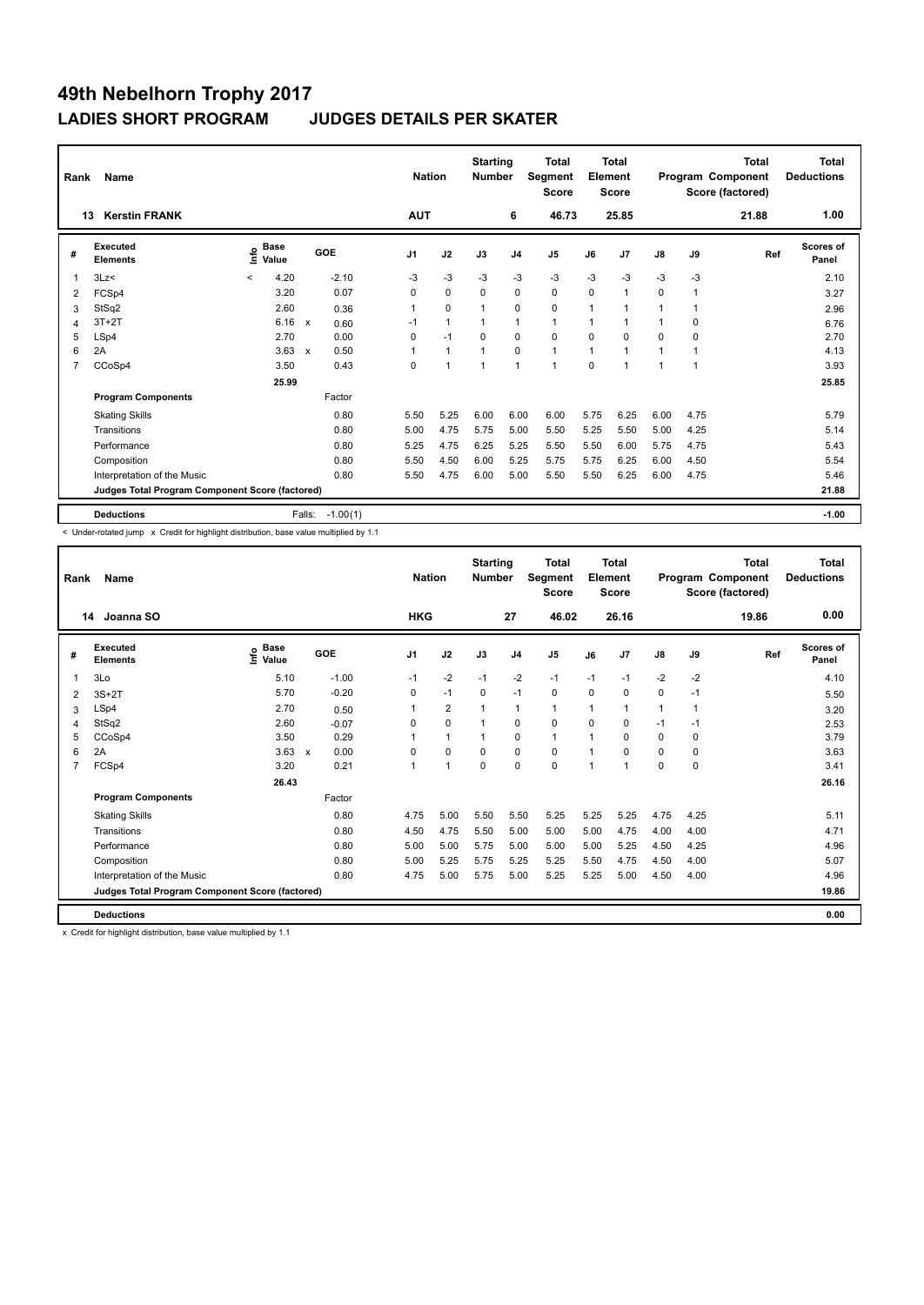| Rank           | <b>Name</b>                                     |                              | <b>Nation</b>                     |                | <b>Starting</b><br><b>Number</b> |             | <b>Total</b><br>Segment<br><b>Score</b> |                | <b>Total</b><br>Element<br><b>Score</b> |       |               | <b>Total</b><br>Program Component<br>Score (factored) | Total<br><b>Deductions</b> |                           |
|----------------|-------------------------------------------------|------------------------------|-----------------------------------|----------------|----------------------------------|-------------|-----------------------------------------|----------------|-----------------------------------------|-------|---------------|-------------------------------------------------------|----------------------------|---------------------------|
|                | Anastasia GALUSTYAN<br>15                       |                              |                                   | <b>ARM</b>     |                                  |             | 24                                      | 45.57          |                                         | 22.48 |               |                                                       | 23.09                      | 0.00                      |
| #              | Executed<br><b>Elements</b>                     | <b>Base</b><br>Info<br>Value | GOE                               | J <sub>1</sub> | J2                               | J3          | J <sub>4</sub>                          | J <sub>5</sub> | J6                                      | J7    | $\mathsf{J}8$ | J9                                                    | Ref                        | <b>Scores of</b><br>Panel |
| $\overline{1}$ | $1\text{Lz}^*$                                  | $\star$<br>0.00              | 0.00                              |                |                                  |             |                                         |                |                                         |       |               |                                                       |                            | 0.00                      |
| 2              | $3F+2T$                                         | 6.60                         | 0.30                              | 0              | $\mathbf 0$                      | 1           | $\mathbf 0$                             | $\mathbf{1}$   | 1                                       | 0     | 1             | 0                                                     |                            | 6.90                      |
| 3              | FCSp3                                           | 2.80                         | 0.21                              | $\mathbf{1}$   | $\mathbf{1}$                     | 0           | $\mathbf 0$                             | 0              | 1                                       | 0     | 1             | 0                                                     |                            | 3.01                      |
| 4              | 2A                                              | 3.63                         | $\boldsymbol{\mathsf{x}}$<br>0.00 | 0              | $\mathbf 0$                      | 0           | $\mathbf 0$                             | $\mathbf 0$    | $\Omega$                                | 0     | 0             | 0                                                     |                            | 3.63                      |
| 5              | LSp4                                            | 2.70                         | 0.07                              | 0              | $\mathbf 0$                      | $-2$        | $\mathbf 0$                             | $\mathbf 0$    | 1                                       | 0     | 1             | 0                                                     |                            | 2.77                      |
| 6              | StSq2                                           | 2.60                         | 0.14                              | $\Omega$       | $\mathbf 0$                      | $\mathbf 0$ | $\mathbf{1}$                            | $\mathbf 0$    | 1                                       | 1     | 0             | 0                                                     |                            | 2.74                      |
| $\overline{7}$ | CCoSp3                                          | 3.00                         | 0.43                              | 1              | $\overline{1}$                   | 1           | $\mathbf 0$                             | $\mathbf{1}$   | $\overline{1}$                          | 1     | 1             | 0                                                     |                            | 3.43                      |
|                |                                                 | 21.33                        |                                   |                |                                  |             |                                         |                |                                         |       |               |                                                       |                            | 22.48                     |
|                | <b>Program Components</b>                       |                              | Factor                            |                |                                  |             |                                         |                |                                         |       |               |                                                       |                            |                           |
|                | <b>Skating Skills</b>                           |                              | 0.80                              | 6.00           | 6.25                             | 5.75        | 6.25                                    | 6.25           | 6.50                                    | 6.50  | 6.25          | 4.50                                                  |                            | 6.18                      |
|                | Transitions                                     |                              | 0.80                              | 5.50           | 5.50                             | 5.50        | 5.25                                    | 5.75           | 6.25                                    | 5.00  | 5.00          | 4.50                                                  |                            | 5.36                      |
|                | Performance                                     |                              | 0.80                              | 5.75           | 5.75                             | 5.75        | 5.75                                    | 6.00           | 6.25                                    | 5.50  | 6.00          | 5.00                                                  |                            | 5.79                      |
|                | Composition                                     |                              | 0.80                              | 6.00           | 5.75                             | 5.50        | 5.75                                    | 6.00           | 6.50                                    | 5.75  | 6.25          | 4.50                                                  |                            | 5.86                      |
|                | Interpretation of the Music                     |                              | 0.80                              | 5.75           | 5.75                             | 5.50        | 5.25                                    | 6.00           | 6.25                                    | 5.50  | 6.00          | 4.75                                                  |                            | 5.68                      |
|                | Judges Total Program Component Score (factored) |                              |                                   |                |                                  |             |                                         |                |                                         |       |               |                                                       |                            | 23.09                     |
|                | <b>Deductions</b>                               |                              |                                   |                |                                  |             |                                         |                |                                         |       |               |                                                       |                            | 0.00                      |

\* Invalid element x Credit for highlight distribution, base value multiplied by 1.1

| Rank           | Name                                            |         |                      |         | <b>Nation</b> |                | <b>Starting</b><br><b>Number</b> |                | <b>Total</b><br>Segment<br><b>Score</b> |              | <b>Total</b><br>Element<br><b>Score</b> |               |              | <b>Total</b><br>Program Component<br>Score (factored) | <b>Total</b><br><b>Deductions</b> |
|----------------|-------------------------------------------------|---------|----------------------|---------|---------------|----------------|----------------------------------|----------------|-----------------------------------------|--------------|-----------------------------------------|---------------|--------------|-------------------------------------------------------|-----------------------------------|
| 16             | <b>Kim CHEREMSKY</b>                            |         |                      |         | <b>AZE</b>    |                |                                  | 12             | 42.84                                   |              | 23.81                                   |               |              | 19.03                                                 | 0.00                              |
| #              | Executed<br><b>Elements</b>                     | ١nf٥    | <b>Base</b><br>Value | GOE     | J1            | J2             | J3                               | J <sub>4</sub> | J <sub>5</sub>                          | J6           | J7                                      | $\mathsf{J}8$ | J9           | Ref                                                   | Scores of<br>Panel                |
| 1              | $3T+2T$                                         |         | 5.60                 | 0.40    | 1             | $\overline{2}$ | $\mathbf{1}$                     | 0              | 0                                       | 1            | $\mathbf 0$                             | 1             | 0            |                                                       | 6.00                              |
| 2              | 3Lo<                                            | $\prec$ | 3.60                 | $-2.00$ | $-2$          | $-3$           | $-3$                             | $-3$           | $-2$                                    | $-3$         | $-3$                                    | $-3$          | $-3$         |                                                       | 1.60                              |
| 3              | FCSp4                                           |         | 3.20                 | 0.14    | 1             | $\mathbf{1}$   | $\Omega$                         | $\mathbf 0$    | 0                                       | $\Omega$     | 1                                       | 0             | 0            |                                                       | 3.34                              |
| 4              | 2A                                              |         | 3.30                 | 0.00    | $\Omega$      | $\Omega$       | $\Omega$                         | $\Omega$       | $\Omega$                                | 1            | $\Omega$                                | 0             | $\Omega$     |                                                       | 3.30                              |
| 5              | CCoSp4                                          |         | 3.50                 | 0.50    | 1             | $\Omega$       | $\mathbf{1}$                     | $\mathbf{1}$   | $\mathbf{1}$                            | 1            | 1                                       | 1             | 1            |                                                       | 4.00                              |
| 6              | StSq2                                           |         | 2.60                 | 0.07    | $\Omega$      | $\Omega$       | $\Omega$                         | $\Omega$       | $\Omega$                                | $\mathbf{1}$ | $\Omega$                                | 0             | $\mathbf{1}$ |                                                       | 2.67                              |
| $\overline{7}$ | LSp3                                            |         | 2.40                 | 0.50    | 1             | $\overline{1}$ | $\mathbf{1}$                     | $\mathbf{1}$   | $\mathbf{1}$                            | 1            | 1                                       | 1             | 1            |                                                       | 2.90                              |
|                |                                                 |         | 24.20                |         |               |                |                                  |                |                                         |              |                                         |               |              |                                                       | 23.81                             |
|                | <b>Program Components</b>                       |         |                      | Factor  |               |                |                                  |                |                                         |              |                                         |               |              |                                                       |                                   |
|                | <b>Skating Skills</b>                           |         |                      | 0.80    | 5.25          | 4.00           | 4.25                             | 5.25           | 4.75                                    | 5.00         | 5.00                                    | 4.75          | 4.75         |                                                       | 4.82                              |
|                | Transitions                                     |         |                      | 0.80    | 4.50          | 3.50           | 4.25                             | 4.75           | 4.25                                    | 4.75         | 5.25                                    | 4.25          | 4.75         |                                                       | 4.50                              |
|                | Performance                                     |         |                      | 0.80    | 5.25          | 4.25           | 4.50                             | 5.25           | 4.50                                    | 5.00         | 6.00                                    | 4.75          | 5.25         |                                                       | 4.93                              |
|                | Composition                                     |         |                      | 0.80    | 5.00          | 4.00           | 4.50                             | 4.75           | 4.50                                    | 5.25         | 5.50                                    | 4.50          | 4.50         |                                                       | 4.71                              |
|                | Interpretation of the Music                     |         |                      | 0.80    | 5.00          | 3.75           | 4.75                             | 5.00           | 4.50                                    | 5.00         | 6.00                                    | 4.75          | 4.75         |                                                       | 4.82                              |
|                | Judges Total Program Component Score (factored) |         |                      |         |               |                |                                  |                |                                         |              |                                         |               |              |                                                       | 19.03                             |
|                | <b>Deductions</b>                               |         |                      |         |               |                |                                  |                |                                         |              |                                         |               |              |                                                       | 0.00                              |

< Under-rotated jump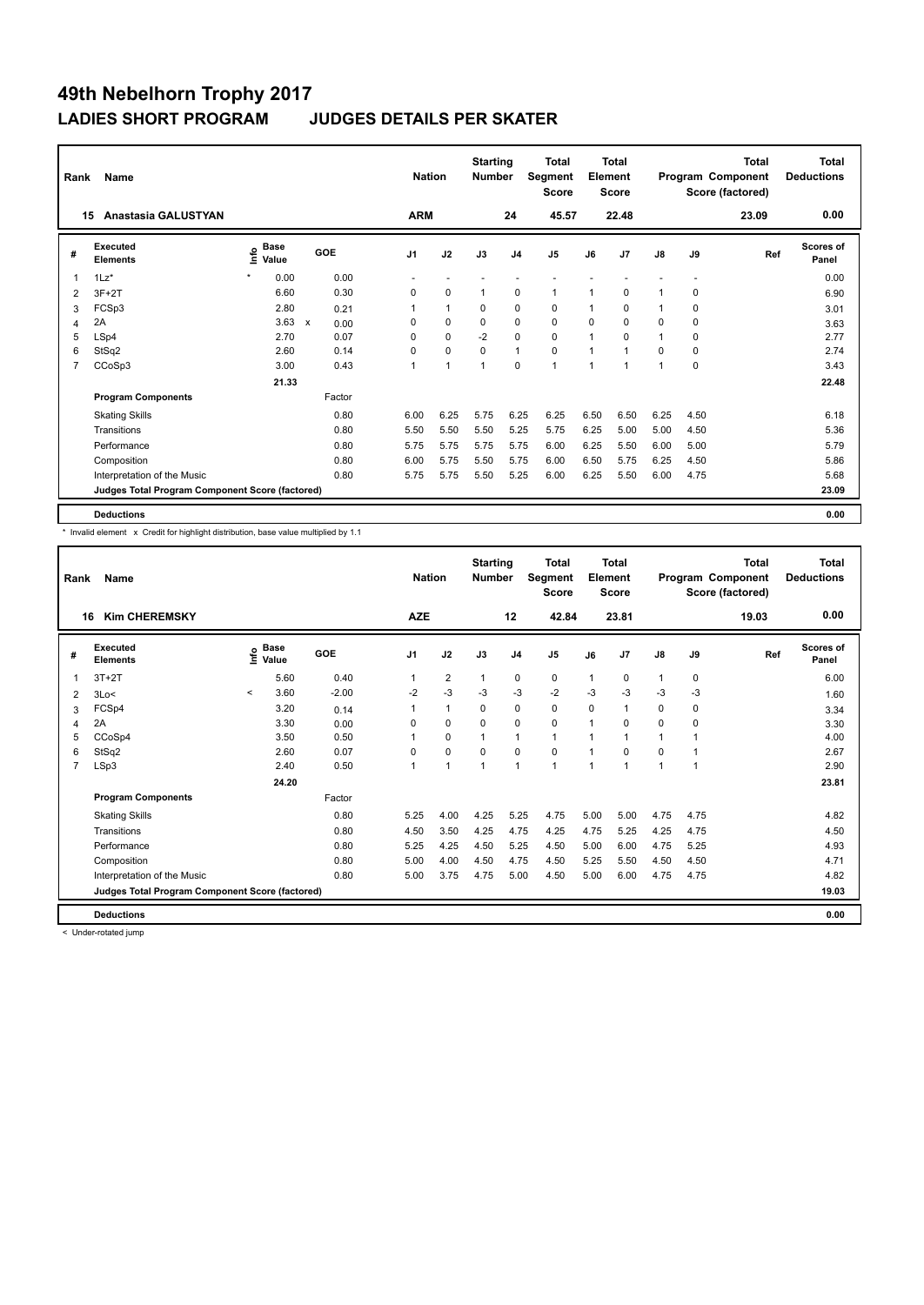| Rank           | Name                                            |                                  |                                      | <b>Nation</b>  |              | <b>Starting</b><br><b>Number</b> |                | Total<br>Segment<br><b>Score</b> |          | <b>Total</b><br>Element<br><b>Score</b> |               |      | <b>Total</b><br>Program Component<br>Score (factored) | <b>Total</b><br><b>Deductions</b> |
|----------------|-------------------------------------------------|----------------------------------|--------------------------------------|----------------|--------------|----------------------------------|----------------|----------------------------------|----------|-----------------------------------------|---------------|------|-------------------------------------------------------|-----------------------------------|
|                | <b>Pernille SORENSEN</b><br>17                  |                                  |                                      | <b>DEN</b>     |              |                                  | 11             | 41.51                            |          | 22.55                                   |               |      | 19.96                                                 | 1.00                              |
| #              | Executed<br><b>Elements</b>                     | <b>Base</b><br>e Base<br>⊆ Value | GOE                                  | J <sub>1</sub> | J2           | J3                               | J <sub>4</sub> | J <sub>5</sub>                   | J6       | J7                                      | $\mathsf{J}8$ | J9   | Ref                                                   | Scores of<br>Panel                |
| $\overline{1}$ | 3Lo                                             | 5.10                             | $-2.10$                              | $-3$           | $-3$         | $-3$                             | $-3$           | $-3$                             | $-3$     | $-3$                                    | $-3$          | $-3$ |                                                       | 3.00                              |
| 2              | $3T+2T$                                         | 5.60                             | 0.40                                 | 0              | $\mathbf{1}$ | 0                                | $\mathbf{1}$   | $\mathbf{1}$                     | 1        | 0                                       | $\mathbf{1}$  | 0    |                                                       | 6.00                              |
| 3              | LSp2                                            | 1.90                             | 0.00                                 | 0              | $\mathbf 0$  | 0                                | $\mathbf 0$    | 0                                | 0        | 0                                       | 0             | 0    |                                                       | 1.90                              |
| 4              | 2A                                              | 3.63                             | $\boldsymbol{\mathsf{x}}$<br>$-0.14$ | 0              | $-1$         | $-1$                             | $-1$           | $\mathbf 0$                      | $\Omega$ | 0                                       | 0             | 0    |                                                       | 3.49                              |
| 5              | FSSp2                                           | 2.30                             | $-0.17$                              | $-1$           | $-2$         | 0                                | $\mathbf 0$    | $-1$                             | 0        | $-1$                                    | $-1$          | 0    |                                                       | 2.13                              |
| 6              | StSq2                                           | 2.60                             | $-0.14$                              | 0              | $-1$         | $-1$                             | $-1$           | 0                                | 1        | $\Omega$                                | 0             | 0    |                                                       | 2.46                              |
| $\overline{7}$ | CCoSp4                                          | 3.50                             | 0.07                                 | 0              | $\mathbf 0$  | $\Omega$                         | $\mathbf 0$    | $\Omega$                         | 1        | $\Omega$                                | $\Omega$      | 1    |                                                       | 3.57                              |
|                |                                                 | 24.63                            |                                      |                |              |                                  |                |                                  |          |                                         |               |      |                                                       | 22.55                             |
|                | <b>Program Components</b>                       |                                  | Factor                               |                |              |                                  |                |                                  |          |                                         |               |      |                                                       |                                   |
|                | <b>Skating Skills</b>                           |                                  | 0.80                                 | 4.75           | 4.50         | 5.25                             | 5.75           | 5.25                             | 5.50     | 5.75                                    | 5.00          | 4.50 |                                                       | 5.14                              |
|                | Transitions                                     |                                  | 0.80                                 | 4.50           | 3.00         | 5.00                             | 5.00           | 5.00                             | 5.00     | 5.25                                    | 4.50          | 4.25 |                                                       | 4.75                              |
|                | Performance                                     |                                  | 0.80                                 | 4.75           | 3.75         | 5.00                             | 5.25           | 5.00                             | 5.25     | 5.75                                    | 4.75          | 4.50 |                                                       | 4.93                              |
|                | Composition                                     |                                  | 0.80                                 | 5.00           | 3.50         | 5.25                             | 5.50           | 5.25                             | 5.50     | 5.75                                    | 5.00          | 4.50 |                                                       | 5.14                              |
|                | Interpretation of the Music                     |                                  | 0.80                                 | 4.50           | 3.50         | 5.25                             | 5.00           | 5.25                             | 5.50     | 5.50                                    | 5.00          | 4.50 |                                                       | 5.00                              |
|                | Judges Total Program Component Score (factored) |                                  |                                      |                |              |                                  |                |                                  |          |                                         |               |      |                                                       | 19.96                             |
|                | <b>Deductions</b>                               |                                  | $-1.00(1)$<br>Falls:                 |                |              |                                  |                |                                  |          |                                         |               |      |                                                       | $-1.00$                           |

x Credit for highlight distribution, base value multiplied by 1.1

| Rank | Name                                            |      | <b>Nation</b>        |              | <b>Starting</b><br><b>Number</b> |                | <b>Total</b><br>Segment<br><b>Score</b> |                | Total<br>Element<br><b>Score</b> |                |                | Total<br>Program Component<br>Score (factored) | <b>Total</b><br><b>Deductions</b> |      |       |                           |
|------|-------------------------------------------------|------|----------------------|--------------|----------------------------------|----------------|-----------------------------------------|----------------|----------------------------------|----------------|----------------|------------------------------------------------|-----------------------------------|------|-------|---------------------------|
| 18   | Aleksandra GOLOVKINA                            |      |                      |              |                                  | <b>LTU</b>     |                                         |                | 15                               | 40.98          |                | 22.58                                          |                                   |      | 20.40 | 2.00                      |
| #    | <b>Executed</b><br><b>Elements</b>              | ١nf٥ | <b>Base</b><br>Value |              | GOE                              | J <sub>1</sub> | J2                                      | J3             | J <sub>4</sub>                   | J <sub>5</sub> | J6             | J7                                             | J8                                | J9   | Ref   | <b>Scores of</b><br>Panel |
| 1    | 3F                                              |      | 5.30                 |              | $-2.10$                          | $-3$           | $-3$                                    | $-3$           | $-3$                             | $-3$           | $-3$           | $-3$                                           | $-3$                              | $-3$ |       | 3.20                      |
| 2    | $3T+2T$                                         |      | 5.60                 |              | 0.70                             | 1              | 1                                       | $\mathbf{1}$   | $\mathbf{1}$                     | 1              | $\overline{1}$ | $\overline{1}$                                 | $\Omega$                          | 1    |       | 6.30                      |
| 3    | LSp3                                            |      | 2.40                 |              | 0.57                             |                | $\mathbf{1}$                            | $\overline{2}$ | $\overline{2}$                   | 1              | $\overline{1}$ | $\overline{1}$                                 | $\overline{1}$                    | 1    |       | 2.97                      |
| 4    | 2A<<                                            | <<   | 1.21                 | $\mathsf{x}$ | $-0.60$                          | $-3$           | $-3$                                    | $-3$           | $-3$                             | $-3$           | $-3$           | $-3$                                           | $-3$                              | $-3$ |       | 0.61                      |
| 5    | FSSp3                                           |      | 2.60                 |              | 0.01                             |                | $\mathbf{1}$                            | $-2$           | $-1$                             | 0              | 0              | $-1$                                           | $-1$                              | -1   |       | 2.61                      |
| 6    | StSq2                                           |      | 2.60                 |              | 0.29                             |                | $\Omega$                                | $\overline{1}$ | $\Omega$                         | 0              |                | $\Omega$                                       |                                   |      |       | 2.89                      |
| 7    | CCoSp4                                          |      | 3.50                 |              | 0.50                             | 1              | 1                                       | 1              | $\overline{1}$                   | 0              | $\overline{1}$ | $\overline{1}$                                 | 4                                 | 1    |       | 4.00                      |
|      |                                                 |      | 23.21                |              |                                  |                |                                         |                |                                  |                |                |                                                |                                   |      |       | 22.58                     |
|      | <b>Program Components</b>                       |      |                      |              | Factor                           |                |                                         |                |                                  |                |                |                                                |                                   |      |       |                           |
|      | <b>Skating Skills</b>                           |      |                      |              | 0.80                             | 5.25           | 5.00                                    | 5.50           | 5.25                             | 5.25           | 5.75           | 5.75                                           | 5.50                              | 4.25 |       | 5.36                      |
|      | Transitions                                     |      |                      |              | 0.80                             | 4.75           | 4.50                                    | 5.00           | 5.00                             | 5.00           | 5.50           | 5.25                                           | 4.75                              | 4.25 |       | 4.89                      |
|      | Performance                                     |      |                      |              | 0.80                             | 5.25           | 4.75                                    | 5.25           | 4.75                             | 5.00           | 5.50           | 5.00                                           | 5.00                              | 4.50 |       | 5.00                      |
|      | Composition                                     |      |                      |              | 0.80                             | 5.25           | 4.75                                    | 5.25           | 5.00                             | 5.25           | 5.75           | 5.50                                           | 5.50                              | 4.00 |       | 5.21                      |
|      | Interpretation of the Music                     |      |                      |              | 0.80                             | 5.00           | 4.50                                    | 5.25           | 4.75                             | 5.00           | 5.50           | 5.50                                           | 5.25                              | 4.25 |       | 5.04                      |
|      | Judges Total Program Component Score (factored) |      |                      |              |                                  |                |                                         |                |                                  |                |                |                                                |                                   |      |       | 20.40                     |
|      | <b>Deductions</b>                               |      |                      | Falls:       | $-2.00(2)$                       |                |                                         |                |                                  |                |                |                                                |                                   |      |       | $-2.00$                   |

<< Downgraded jump x Credit for highlight distribution, base value multiplied by 1.1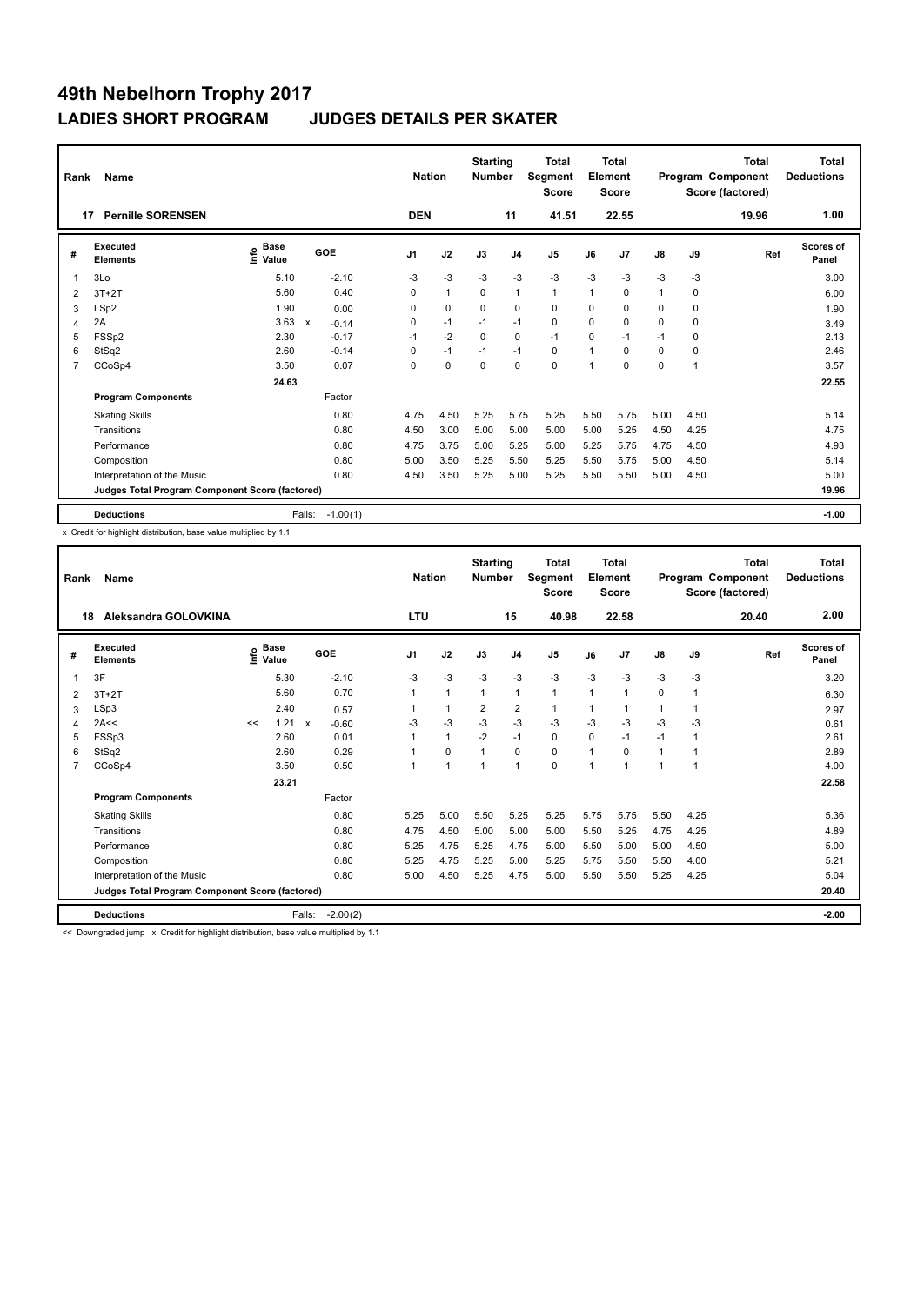| Rank           | Name                                            |                                  | <b>Nation</b>                        | <b>Starting</b><br><b>Number</b> |              | Total<br>Segment<br><b>Score</b> |                | <b>Total</b><br>Element<br><b>Score</b> |              |       | <b>Total</b><br>Program Component<br>Score (factored) | <b>Total</b><br><b>Deductions</b> |       |                    |
|----------------|-------------------------------------------------|----------------------------------|--------------------------------------|----------------------------------|--------------|----------------------------------|----------------|-----------------------------------------|--------------|-------|-------------------------------------------------------|-----------------------------------|-------|--------------------|
|                | <b>Elzbieta GABRYSZAK</b><br>19                 |                                  |                                      | <b>POL</b>                       |              |                                  | 20             | 40.69                                   |              | 22.49 |                                                       |                                   | 19.20 | 1.00               |
| #              | Executed<br><b>Elements</b>                     | <b>Base</b><br>e Base<br>⊆ Value | GOE                                  | J <sub>1</sub>                   | J2           | J3                               | J <sub>4</sub> | J <sub>5</sub>                          | J6           | J7    | $\mathsf{J}8$                                         | J9                                | Ref   | Scores of<br>Panel |
| $\overline{1}$ | $3T+2T$                                         | 5.60                             | 0.10                                 | 0                                | $\mathbf{1}$ | $\mathbf 0$                      | $\mathbf 0$    | $\mathbf 0$                             | $\mathbf 1$  | 0     | 0                                                     | $\mathbf 0$                       |       | 5.70               |
| 2              | 3S                                              | 4.40                             | $-2.10$                              | -3                               | $-3$         | $-3$                             | $-3$           | $-3$                                    | $-3$         | $-3$  | $-3$                                                  | -3                                |       | 2.30               |
| 3              | CCoSp4                                          | 3.50                             | 0.14                                 | 0                                | $\mathbf{1}$ | 0                                | $\mathbf 0$    | 0                                       | $\mathbf{1}$ | 0     | $\mathbf{1}$                                          | 0                                 |       | 3.64               |
| 4              | StSq2                                           | 2.60                             | 0.00                                 | 0                                | $-1$         | 0                                | $\mathbf 0$    | $\mathbf 0$                             | $\Omega$     | 0     | 0                                                     | 0                                 |       | 2.60               |
| 5              | 2A                                              | 3.63                             | $-0.57$<br>$\boldsymbol{\mathsf{x}}$ | 0                                | $-1$         | $-1$                             | $-2$           | $-1$                                    | $-1$         | $-1$  | $-1$                                                  | $-2$                              |       | 3.06               |
| 6              | FSSp4                                           | 3.00                             | $-0.04$                              | $\Omega$                         | 0            | 0                                | $-1$           | 0                                       | 0            | 0     | $-1$                                                  | 0                                 |       | 2.96               |
| $\overline{7}$ | LSp3                                            | 2.40                             | $-0.17$                              | $-1$                             | $\mathbf 0$  | $\Omega$                         | $\mathbf 0$    | $-1$                                    | $-1$         | $-1$  | $-1$                                                  | 0                                 |       | 2.23               |
|                |                                                 | 25.13                            |                                      |                                  |              |                                  |                |                                         |              |       |                                                       |                                   |       | 22.49              |
|                | <b>Program Components</b>                       |                                  | Factor                               |                                  |              |                                  |                |                                         |              |       |                                                       |                                   |       |                    |
|                | <b>Skating Skills</b>                           |                                  | 0.80                                 | 4.50                             | 4.75         | 4.00                             | 5.00           | 5.25                                    | 5.50         | 5.25  | 5.00                                                  | 4.50                              |       | 4.89               |
|                | Transitions                                     |                                  | 0.80                                 | 4.25                             | 4.50         | 4.00                             | 4.50           | 4.75                                    | 5.00         | 4.75  | 4.25                                                  | 4.25                              |       | 4.46               |
|                | Performance                                     |                                  | 0.80                                 | 4.50                             | 5.00         | 4.50                             | 5.25           | 5.00                                    | 5.25         | 5.25  | 4.75                                                  | 4.75                              |       | 4.93               |
|                | Composition                                     |                                  | 0.80                                 | 4.50                             | 4.75         | 4.25                             | 5.00           | 5.25                                    | 5.50         | 5.00  | 5.00                                                  | 4.50                              |       | 4.86               |
|                | Interpretation of the Music                     |                                  | 0.80                                 | 4.25                             | 4.75         | 4.50                             | 5.25           | 5.00                                    | 5.25         | 5.25  | 4.75                                                  | 4.50                              |       | 4.86               |
|                | Judges Total Program Component Score (factored) |                                  |                                      |                                  |              |                                  |                |                                         |              |       |                                                       |                                   |       | 19.20              |
|                | <b>Deductions</b>                               |                                  | $-1.00(1)$<br>Falls:                 |                                  |              |                                  |                |                                         |              |       |                                                       |                                   |       | $-1.00$            |

x Credit for highlight distribution, base value multiplied by 1.1

| Rank | Name                                            |         |                                  | <b>Nation</b> |                | <b>Starting</b><br><b>Number</b> |                | <b>Total</b><br>Segment<br><b>Score</b> |              | <b>Total</b><br>Element<br><b>Score</b> |                |                | <b>Total</b><br>Program Component<br>Score (factored) | <b>Total</b><br><b>Deductions</b> |                           |
|------|-------------------------------------------------|---------|----------------------------------|---------------|----------------|----------------------------------|----------------|-----------------------------------------|--------------|-----------------------------------------|----------------|----------------|-------------------------------------------------------|-----------------------------------|---------------------------|
| 20   | Natasha MCKAY                                   |         |                                  |               | <b>GBR</b>     |                                  |                | $\mathbf{2}$                            | 40.50        |                                         | 19.73          |                |                                                       | 20.77                             | 0.00                      |
| #    | Executed<br><b>Elements</b>                     |         | <b>Base</b><br>e Base<br>⊆ Value | GOE           | J1             | J2                               | J3             | J <sub>4</sub>                          | J5           | J6                                      | J <sub>7</sub> | $\mathsf{J}8$  | J9                                                    | Ref                               | <b>Scores of</b><br>Panel |
|      | 3Lo+COMBO                                       |         | 5.10                             | $-2.10$       | $-3$           | $-3$                             | $-3$           | $-3$                                    | $-3$         | $-3$                                    | $-3$           | $-3$           | $-3$                                                  |                                   | 3.00                      |
| 2    | $2S^*$                                          | $\star$ | 0.00                             | 0.00          | $\sim$         | $\overline{\phantom{a}}$         | $\overline{a}$ |                                         |              | $\overline{\phantom{a}}$                |                | $\overline{a}$ |                                                       |                                   | 0.00                      |
| 3    | 2A                                              |         | 3.30                             | $-0.29$       | 0              | $-1$                             | $\Omega$       | $-1$                                    | $-1$         | $\mathbf 0$                             | 0              | $-1$           | $-1$                                                  |                                   | 3.01                      |
| 4    | CSp4                                            |         | 2.60                             | 0.43          | 0              | $\mathbf{1}$                     | $\mathbf{1}$   | $\mathbf{1}$                            | 1            | 1                                       | 1              | 0              | $\mathbf{1}$                                          |                                   | 3.03                      |
| 5    | CCoSp4                                          |         | 3.50                             | 0.10          | 1              | 0                                | $\Omega$       | 0                                       | $-1$         | 1                                       | $-1$           | 0              | $\mathbf 1$                                           |                                   | 3.60                      |
| 6    | StSq3                                           |         | 3.30                             | 0.43          | 1              | $\Omega$                         | $\overline{1}$ | $\mathbf{1}$                            | $\mathbf{1}$ | 1                                       | 1              | 1              | $\Omega$                                              |                                   | 3.73                      |
| 7    | FSSp4                                           |         | 3.00                             | 0.36          | $\overline{ }$ | $\mathbf{1}$                     | $\overline{1}$ | $\overline{1}$                          | $\Omega$     | $\Omega$                                | $\Omega$       | 1              | 1                                                     |                                   | 3.36                      |
|      |                                                 |         | 20.80                            |               |                |                                  |                |                                         |              |                                         |                |                |                                                       |                                   | 19.73                     |
|      | <b>Program Components</b>                       |         |                                  | Factor        |                |                                  |                |                                         |              |                                         |                |                |                                                       |                                   |                           |
|      | <b>Skating Skills</b>                           |         |                                  | 0.80          | 5.50           | 4.75                             | 5.25           | 5.50                                    | 6.00         | 5.75                                    | 5.00           | 5.50           | 4.50                                                  |                                   | 5.32                      |
|      | Transitions                                     |         |                                  | 0.80          | 5.25           | 4.25                             | 5.25           | 5.00                                    | 5.50         | 5.50                                    | 4.50           | 5.00           | 4.00                                                  |                                   | 4.96                      |
|      | Performance                                     |         |                                  | 0.80          | 5.25           | 4.25                             | 5.50           | 5.00                                    | 5.50         | 5.50                                    | 5.25           | 4.75           | 4.75                                                  |                                   | 5.14                      |
|      | Composition                                     |         |                                  | 0.80          | 5.75           | 4.50                             | 5.25           | 5.00                                    | 5.75         | 5.75                                    | 5.00           | 5.50           | 4.50                                                  |                                   | 5.25                      |
|      | Interpretation of the Music                     |         |                                  | 0.80          | 5.50           | 4.75                             | 5.50           | 5.25                                    | 5.50         | 5.50                                    | 5.25           | 5.25           | 4.75                                                  |                                   | 5.29                      |
|      | Judges Total Program Component Score (factored) |         |                                  |               |                |                                  |                |                                         |              |                                         |                |                |                                                       |                                   | 20.77                     |
|      | <b>Deductions</b>                               |         |                                  |               |                |                                  |                |                                         |              |                                         |                |                |                                                       |                                   | 0.00                      |

\* Invalid element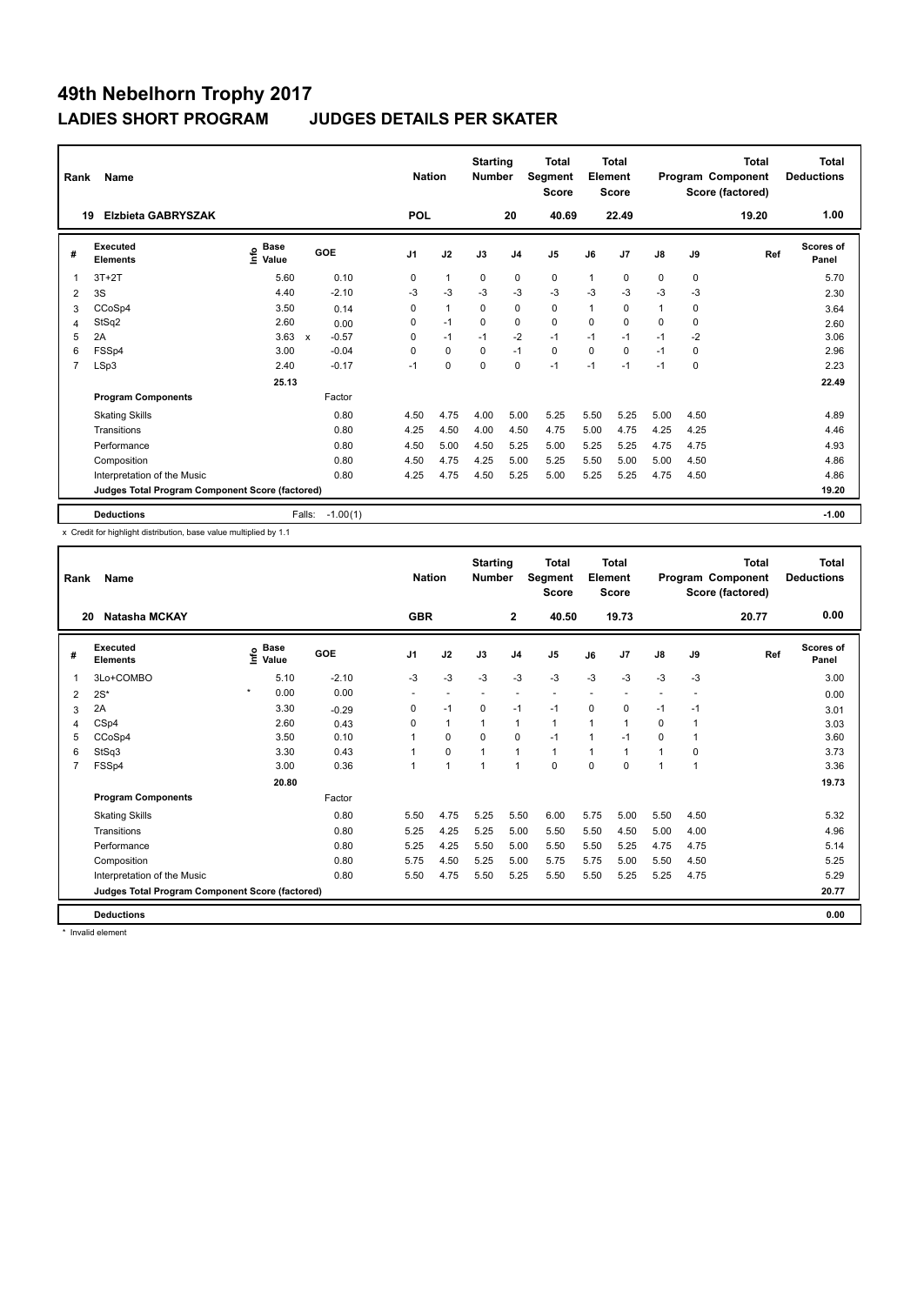| Rank           | Name                                            |              |                      |                           |         |                | <b>Nation</b>            | <b>Starting</b><br><b>Number</b> |                | <b>Total</b><br>Segment<br><b>Score</b> |              | <b>Total</b><br>Element<br><b>Score</b> |               |      | <b>Total</b><br>Program Component<br>Score (factored) | <b>Total</b><br><b>Deductions</b> |
|----------------|-------------------------------------------------|--------------|----------------------|---------------------------|---------|----------------|--------------------------|----------------------------------|----------------|-----------------------------------------|--------------|-----------------------------------------|---------------|------|-------------------------------------------------------|-----------------------------------|
| 21             | Elizaveta UKOLOVA                               |              |                      |                           |         | <b>CZE</b>     |                          |                                  | 5              | 40.14                                   |              | 20.94                                   |               |      | 19.20                                                 | 0.00                              |
| #              | Executed<br><b>Elements</b>                     | Info         | <b>Base</b><br>Value |                           | GOE     | J <sub>1</sub> | J2                       | J3                               | J <sub>4</sub> | J <sub>5</sub>                          | J6           | J7                                      | $\mathsf{J}8$ | J9   | Ref                                                   | Scores of<br>Panel                |
| 1              | $3S+2T$                                         |              | 5.70                 |                           | 0.00    | 0              | $\mathbf 0$              | 0                                | 0              | $\mathbf 0$                             | $\Omega$     | 0                                       | $-1$          | 0    |                                                       | 5.70                              |
| 2              | 3Lz<                                            | $\prec$      | 4.20                 |                           | $-2.10$ | $-3$           | $-3$                     | $-3$                             | $-3$           | $-3$                                    | $-3$         | $-3$                                    | $-3$          | $-3$ |                                                       | 2.10                              |
| 3              | FCSp4                                           |              | 3.20                 |                           | $-0.13$ | $-1$           | $\mathbf 0$              | 0                                | $-1$           | $\mathbf 0$                             | 0            | $-1$                                    | $-1$          | 0    |                                                       | 3.07                              |
| 4              | StSq3                                           |              | 3.30                 |                           | 0.14    | 1              | $\mathbf 0$              | $\Omega$                         | $\mathbf 0$    | $\mathbf 0$                             | $\mathbf{1}$ | $\Omega$                                | $\mathbf{1}$  | 0    |                                                       | 3.44                              |
| 5              | $1A^*$                                          | $\pmb{\ast}$ | 0.00                 | $\boldsymbol{\mathsf{x}}$ | 0.00    | ۰              | $\overline{\phantom{a}}$ |                                  |                | $\overline{\phantom{a}}$                |              |                                         |               |      |                                                       | 0.00                              |
| 6              | LSp4                                            |              | 2.70                 |                           | 0.29    |                | 0                        | 0                                | $\mathbf{1}$   | $\mathbf{1}$                            | 1            | $\Omega$                                | 1             | 0    |                                                       | 2.99                              |
| $\overline{7}$ | CCoSp4                                          |              | 3.50                 |                           | 0.14    | 0              | $\mathbf 0$              | $\mathbf 0$                      | $\mathbf 0$    | 0                                       | $\mathbf 0$  | 1                                       | 1             | 1    |                                                       | 3.64                              |
|                |                                                 |              | 22.60                |                           |         |                |                          |                                  |                |                                         |              |                                         |               |      |                                                       | 20.94                             |
|                | <b>Program Components</b>                       |              |                      |                           | Factor  |                |                          |                                  |                |                                         |              |                                         |               |      |                                                       |                                   |
|                | <b>Skating Skills</b>                           |              |                      |                           | 0.80    | 4.75           | 5.00                     | 5.00                             | 5.50           | 5.00                                    | 5.25         | 5.25                                    | 5.50          | 4.25 |                                                       | 5.11                              |
|                | Transitions                                     |              |                      |                           | 0.80    | 4.25           | 4.50                     | 5.00                             | 4.75           | 4.50                                    | 5.00         | 4.50                                    | 5.00          | 4.00 |                                                       | 4.64                              |
|                | Performance                                     |              |                      |                           | 0.80    | 4.75           | 4.25                     | 4.75                             | 4.75           | 4.50                                    | 5.00         | 4.75                                    | 5.25          | 4.25 |                                                       | 4.68                              |
|                | Composition                                     |              |                      |                           | 0.80    | 5.00           | 4.75                     | 5.25                             | 5.00           | 4.75                                    | 5.25         | 5.00                                    | 5.50          | 4.00 |                                                       | 5.00                              |
|                | Interpretation of the Music                     |              |                      |                           | 0.80    | 4.50           | 4.25                     | 4.75                             | 4.25           | 4.75                                    | 5.00         | 4.50                                    | 5.25          | 4.00 |                                                       | 4.57                              |
|                | Judges Total Program Component Score (factored) |              |                      |                           |         |                |                          |                                  |                |                                         |              |                                         |               |      |                                                       | 19.20                             |
|                | <b>Deductions</b>                               |              |                      |                           |         |                |                          |                                  |                |                                         |              |                                         |               |      |                                                       | 0.00                              |

ı

< Under-rotated jump \* Invalid element x Credit for highlight distribution, base value multiplied by 1.1

| Rank<br>22     | <b>Name</b><br>Dasa GRM                         |                              |                           |         | <b>Nation</b><br><b>SLO</b> |                          | <b>Starting</b><br><b>Number</b> | 33             | Total<br>Segment<br><b>Score</b><br>40.01 |                | <b>Total</b><br>Element<br>Score<br>20.39 |                |      | <b>Total</b><br>Program Component<br>Score (factored)<br>21.62 | Total<br><b>Deductions</b><br>2.00 |
|----------------|-------------------------------------------------|------------------------------|---------------------------|---------|-----------------------------|--------------------------|----------------------------------|----------------|-------------------------------------------|----------------|-------------------------------------------|----------------|------|----------------------------------------------------------------|------------------------------------|
| #              | Executed<br><b>Elements</b>                     | <b>Base</b><br>lnfo<br>Value |                           | GOE     | J <sub>1</sub>              | J2                       | J3                               | J <sub>4</sub> | J <sub>5</sub>                            | J6             | J7                                        | $\mathsf{J}8$  | J9   | Ref                                                            | Scores of<br>Panel                 |
| $\overline{1}$ | 3F+COMBO                                        | 5.30                         |                           | $-2.10$ | $-3$                        | $-3$                     | $-3$                             | $-3$           | $-3$                                      | $-3$           | $-3$                                      | $-3$           | $-3$ |                                                                | 3.20                               |
| 2              | CSp4                                            | 2.60                         |                           | 0.64    | $\Omega$                    | $\mathbf{1}$             | $\mathbf{1}$                     | $\overline{2}$ | $\mathbf{1}$                              | $\overline{2}$ | $\overline{2}$                            | $\overline{1}$ | 1    |                                                                | 3.24                               |
| 3              | FSSp                                            | 0.00                         |                           | 0.00    | ٠                           | $\overline{\phantom{a}}$ |                                  | ۰              |                                           |                |                                           |                |      |                                                                | 0.00                               |
| 4              | 3T                                              | 4.73                         | $\boldsymbol{\mathsf{x}}$ | $-2.10$ | $-3$                        | $-3$                     | $-3$                             | $-3$           | $-3$                                      | $-3$           | $-3$                                      | $-3$           | $-3$ |                                                                | 2.63                               |
| 5              | 2A                                              | 3.63                         | X                         | 0.43    | 1                           | $\mathbf{1}$             | $\overline{1}$                   | $\overline{1}$ | $\mathbf 0$                               | 1              | 1                                         | 0              |      |                                                                | 4.06                               |
| 6              | StSq3                                           | 3.30                         |                           | 0.50    | 1                           | $\mathbf{1}$             | $\mathbf{1}$                     | $\overline{1}$ | $\mathbf{1}$                              | 1              | $\overline{2}$                            | 1              | 1    |                                                                | 3.80                               |
| $\overline{7}$ | CCoSp4                                          | 3.50                         |                           | $-0.04$ | $-1$                        | $\mathbf 0$              | $\mathbf 0$                      | $\mathbf 0$    | $-1$                                      | $\mathbf 0$    | 0                                         | 0              | 0    |                                                                | 3.46                               |
|                |                                                 | 23.06                        |                           |         |                             |                          |                                  |                |                                           |                |                                           |                |      |                                                                | 20.39                              |
|                | <b>Program Components</b>                       |                              |                           | Factor  |                             |                          |                                  |                |                                           |                |                                           |                |      |                                                                |                                    |
|                | <b>Skating Skills</b>                           |                              |                           | 0.80    | 5.25                        | 5.75                     | 5.75                             | 6.00           | 5.50                                      | 5.75           | 6.50                                      | 5.75           | 5.25 |                                                                | 5.68                               |
|                | Transitions                                     |                              |                           | 0.80    | 5.00                        | 5.25                     | 5.25                             | 5.75           | 5.25                                      | 5.25           | 6.25                                      | 5.00           | 5.00 |                                                                | 5.25                               |
|                | Performance                                     |                              |                           | 0.80    | 5.00                        | 4.50                     | 5.50                             | 5.00           | 5.25                                      | 5.25           | 6.00                                      | 5.25           | 5.25 |                                                                | 5.21                               |
|                | Composition                                     |                              |                           | 0.80    | 5.50                        | 5.00                     | 5.50                             | 6.00           | 5.50                                      | 5.50           | 6.50                                      | 5.50           | 5.00 |                                                                | 5.50                               |
|                | Interpretation of the Music                     |                              |                           | 0.80    | 5.25                        | 5.00                     | 5.25                             | 5.75           | 5.50                                      | 5.50           | 6.50                                      | 5.25           | 5.25 |                                                                | 5.39                               |
|                | Judges Total Program Component Score (factored) |                              |                           |         |                             |                          |                                  |                |                                           |                |                                           |                |      |                                                                | 21.62                              |
|                | <b>Deductions</b>                               | Time violation:              |                           | $-1.00$ |                             |                          |                                  | Falls:         | $-1.00(1)$                                |                |                                           |                |      |                                                                | $-2.00$                            |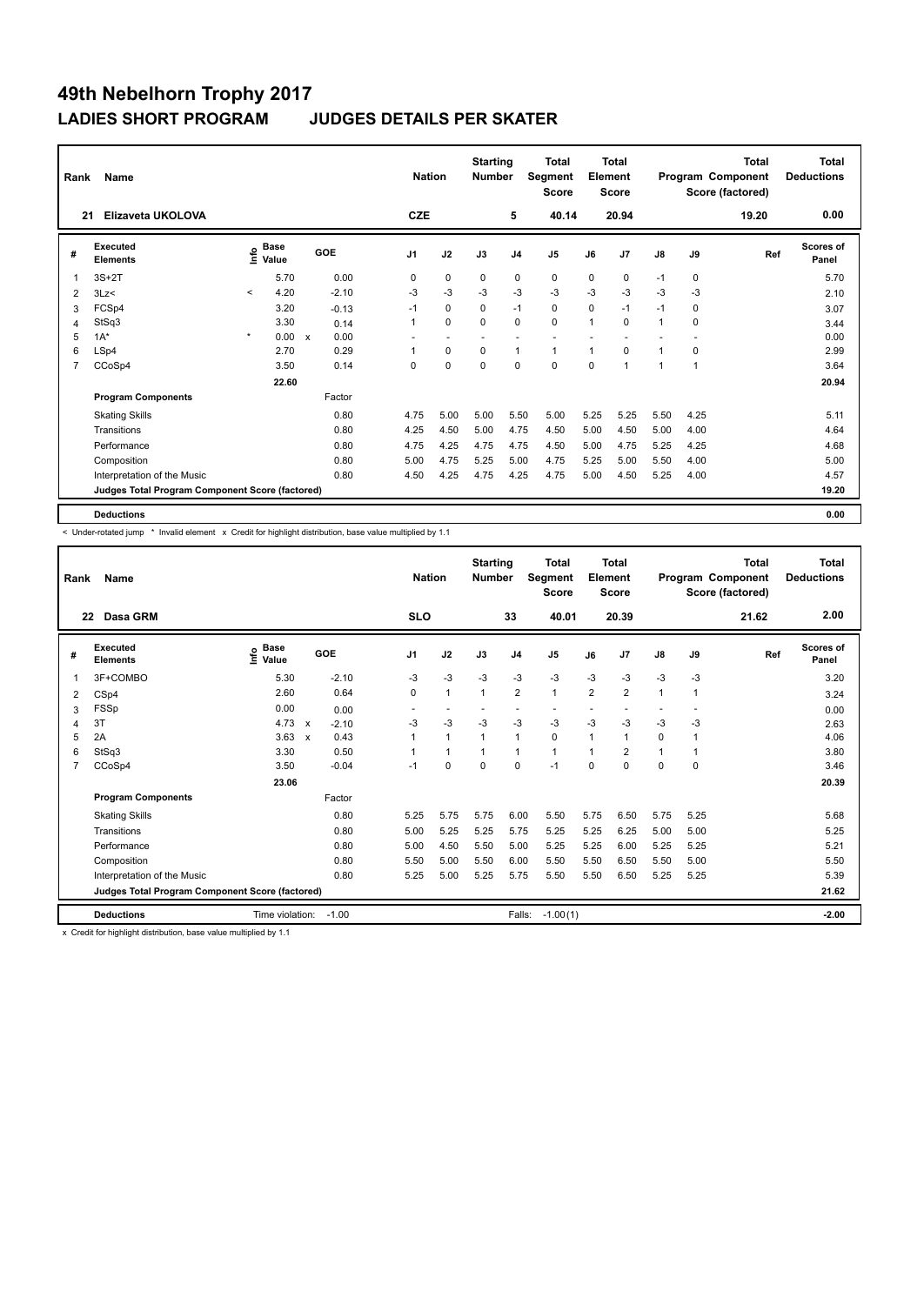| Rank           | Name                                            |         |                      |                           |            | <b>Nation</b>  |             | <b>Starting</b><br><b>Number</b> |                | Total<br>Segment<br><b>Score</b> |             | <b>Total</b><br>Element<br>Score |               |      | <b>Total</b><br>Program Component<br>Score (factored) | <b>Total</b><br><b>Deductions</b> |
|----------------|-------------------------------------------------|---------|----------------------|---------------------------|------------|----------------|-------------|----------------------------------|----------------|----------------------------------|-------------|----------------------------------|---------------|------|-------------------------------------------------------|-----------------------------------|
| 23             | <b>Antonina DUBININA</b>                        |         |                      |                           |            | <b>SRB</b>     |             |                                  | 26             | 38.50                            |             | 21.68                            |               |      | 17.82                                                 | 1.00                              |
| #              | Executed<br><b>Elements</b>                     | Info    | <b>Base</b><br>Value |                           | GOE        | J <sub>1</sub> | J2          | J3                               | J <sub>4</sub> | J <sub>5</sub>                   | J6          | J7                               | $\mathsf{J}8$ | J9   | Ref                                                   | <b>Scores of</b><br>Panel         |
| 1              | $3S+3T<$                                        | $\prec$ | 7.40                 |                           | $-2.10$    | -3             | $-3$        | $-3$                             | $-3$           | $-3$                             | $-3$        | $-3$                             | $-3$          | -3   |                                                       | 5.30                              |
| 2              | FCSp3                                           |         | 2.80                 |                           | $-0.26$    | 0              | $-2$        | $-2$                             | $-1$           | $-1$                             | $\mathbf 0$ | $-1$                             | $-1$          | 0    |                                                       | 2.54                              |
| 3              | StSq2                                           |         | 2.60                 |                           | $-0.21$    | 0              | $-1$        | 0                                | $-1$           | 0                                | 0           | $-1$                             | $-1$          | 0    |                                                       | 2.39                              |
| 4              | 3F<                                             | $\prec$ | 4.07                 | $\mathsf{x}$              | $-2.00$    | -3             | $-3$        | $-3$                             | $-3$           | $-2$                             | $-3$        | $-3$                             | $-3$          | $-2$ |                                                       | 2.07                              |
| 5              | 2A                                              |         | 3.63                 | $\boldsymbol{\mathsf{x}}$ | 0.00       | $\Omega$       | $\mathbf 0$ | $\Omega$                         | $\overline{1}$ | $\Omega$                         | $\Omega$    | $\Omega$                         | 0             | 0    |                                                       | 3.63                              |
| 6              | CCoSp3                                          |         | 3.00                 |                           | $-0.09$    | $-1$           | $\mathbf 0$ | $-1$                             | 0              | $\mathbf 0$                      | $\Omega$    | $\Omega$                         | $-2$          | 0    |                                                       | 2.91                              |
| $\overline{7}$ | LSp4                                            |         | 2.70                 |                           | 0.14       | $\mathbf 0$    | $\mathbf 0$ | 1                                | $\mathbf 0$    | $\mathbf{1}$                     | 1           | 0                                | 0             | 0    |                                                       | 2.84                              |
|                |                                                 |         | 26.20                |                           |            |                |             |                                  |                |                                  |             |                                  |               |      |                                                       | 21.68                             |
|                | <b>Program Components</b>                       |         |                      |                           | Factor     |                |             |                                  |                |                                  |             |                                  |               |      |                                                       |                                   |
|                | <b>Skating Skills</b>                           |         |                      |                           | 0.80       | 4.25           | 4.50        | 4.50                             | 5.25           | 5.00                             | 5.00        | 4.75                             | 4.75          | 4.50 |                                                       | 4.71                              |
|                | Transitions                                     |         |                      |                           | 0.80       | 3.75           | 4.00        | 4.25                             | 4.25           | 4.50                             | 4.75        | 4.25                             | 3.75          | 4.00 |                                                       | 4.14                              |
|                | Performance                                     |         |                      |                           | 0.80       | 4.00           | 4.00        | 4.50                             | 4.75           | 4.50                             | 5.00        | 4.50                             | 4.50          | 4.50 |                                                       | 4.46                              |
|                | Composition                                     |         |                      |                           | 0.80       | 4.25           | 4.25        | 4.50                             | 5.00           | 4.75                             | 5.25        | 4.50                             | 4.50          | 4.00 |                                                       | 4.54                              |
|                | Interpretation of the Music                     |         |                      |                           | 0.80       | 4.25           | 3.50        | 4.50                             | 4.75           | 4.50                             | 5.00        | 4.50                             | 4.25          | 4.25 |                                                       | 4.43                              |
|                | Judges Total Program Component Score (factored) |         |                      |                           |            |                |             |                                  |                |                                  |             |                                  |               |      |                                                       | 17.82                             |
|                | <b>Deductions</b>                               |         |                      | Falls:                    | $-1.00(1)$ |                |             |                                  |                |                                  |             |                                  |               |      |                                                       | $-1.00$                           |

< Under-rotated jump x Credit for highlight distribution, base value multiplied by 1.1

| Rank           | Name                                            |         |               |                           |            | <b>Nation</b>  |                | <b>Starting</b><br><b>Number</b> |                | Total<br>Segment<br><b>Score</b> |                          | Total<br>Element<br><b>Score</b> |      |              | Total<br>Program Component<br>Score (factored) | <b>Total</b><br><b>Deductions</b> |
|----------------|-------------------------------------------------|---------|---------------|---------------------------|------------|----------------|----------------|----------------------------------|----------------|----------------------------------|--------------------------|----------------------------------|------|--------------|------------------------------------------------|-----------------------------------|
| 24             | Sila SAYGI                                      |         |               |                           |            | <b>TUR</b>     |                |                                  | 16             | 38.10                            |                          | 18.61                            |      |              | 20.49                                          | 1.00                              |
| #              | Executed<br><b>Elements</b>                     | ١nf٥    | Base<br>Value |                           | GOE        | J <sub>1</sub> | J2             | J3                               | J <sub>4</sub> | J <sub>5</sub>                   | J6                       | J7                               | J8   | J9           | Ref                                            | <b>Scores of</b><br>Panel         |
| 1              | 3T<+COMBO                                       | $\prec$ | 3.00          |                           | $-2.10$    | $-3$           | $-3$           | $-3$                             | $-3$           | $-3$                             | $-3$                     | $-3$                             | $-3$ | $-3$         |                                                | 0.90                              |
| $\overline{2}$ | $2S^*$                                          | $\star$ | 0.00          |                           | 0.00       | ٠              | $\overline{a}$ | $\overline{\phantom{a}}$         | ÷              | $\overline{a}$                   | $\overline{\phantom{a}}$ |                                  |      |              |                                                | 0.00                              |
| 3              | LSp4                                            |         | 2.70          |                           | 0.43       |                | $\mathbf{1}$   | $\overline{2}$                   | $\mathbf{1}$   | $\mathbf{1}$                     | 0                        | 0                                | 1    | $\mathbf{1}$ |                                                | 3.13                              |
| $\overline{4}$ | 2A                                              |         | 3.63          | $\boldsymbol{\mathsf{x}}$ | 0.36       |                | $\mathbf 0$    | $\mathbf 1$                      | $\mathbf 0$    | 1                                | 1                        | 1                                | 1    | 0            |                                                | 3.99                              |
| 5              | FCSp4                                           |         | 3.20          |                           | 0.29       | 0              | $\overline{1}$ | $\mathbf{1}$                     | $\mathbf 0$    | 0                                | 1                        | 0                                | 1    | 1            |                                                | 3.49                              |
| 6              | StSq2                                           |         | 2.60          |                           | 0.50       |                | $\overline{1}$ | $\overline{2}$                   | $\overline{1}$ | $\mathbf{1}$                     | 1                        | 1                                | 1    | 1            |                                                | 3.10                              |
| $\overline{7}$ | CCoSp4                                          |         | 3.50          |                           | 0.50       |                | 1              | 1                                | $\mathbf{1}$   | $\overline{ }$                   | 1                        | 1                                | 1    | 1            |                                                | 4.00                              |
|                |                                                 |         | 18.63         |                           |            |                |                |                                  |                |                                  |                          |                                  |      |              |                                                | 18.61                             |
|                | <b>Program Components</b>                       |         |               |                           | Factor     |                |                |                                  |                |                                  |                          |                                  |      |              |                                                |                                   |
|                | <b>Skating Skills</b>                           |         |               |                           | 0.80       | 5.25           | 4.50           | 5.50                             | 5.75           | 5.25                             | 5.00                     | 5.50                             | 5.50 | 5.00         |                                                | 5.29                              |
|                | Transitions                                     |         |               |                           | 0.80       | 4.75           | 4.25           | 4.75                             | 5.25           | 4.75                             | 4.50                     | 5.00                             | 5.25 | 4.25         |                                                | 4.75                              |
|                | Performance                                     |         |               |                           | 0.80       | 5.50           | 4.50           | 5.25                             | 5.00           | 5.00                             | 4.50                     | 5.50                             | 5.25 | 5.00         |                                                | 5.07                              |
|                | Composition                                     |         |               |                           | 0.80       | 5.25           | 5.00           | 5.25                             | 5.50           | 5.25                             | 5.00                     | 5.25                             | 5.75 | 4.75         |                                                | 5.21                              |
|                | Interpretation of the Music                     |         |               |                           | 0.80       | 5.25           | 5.25           | 5.50                             | 5.50           | 5.25                             | 5.00                     | 6.00                             | 5.25 | 5.00         |                                                | 5.29                              |
|                | Judges Total Program Component Score (factored) |         |               |                           |            |                |                |                                  |                |                                  |                          |                                  |      |              |                                                | 20.49                             |
|                | <b>Deductions</b>                               |         |               | Falls:                    | $-1.00(1)$ |                |                |                                  |                |                                  |                          |                                  |      |              |                                                | $-1.00$                           |

< Under-rotated jump \* Invalid element x Credit for highlight distribution, base value multiplied by 1.1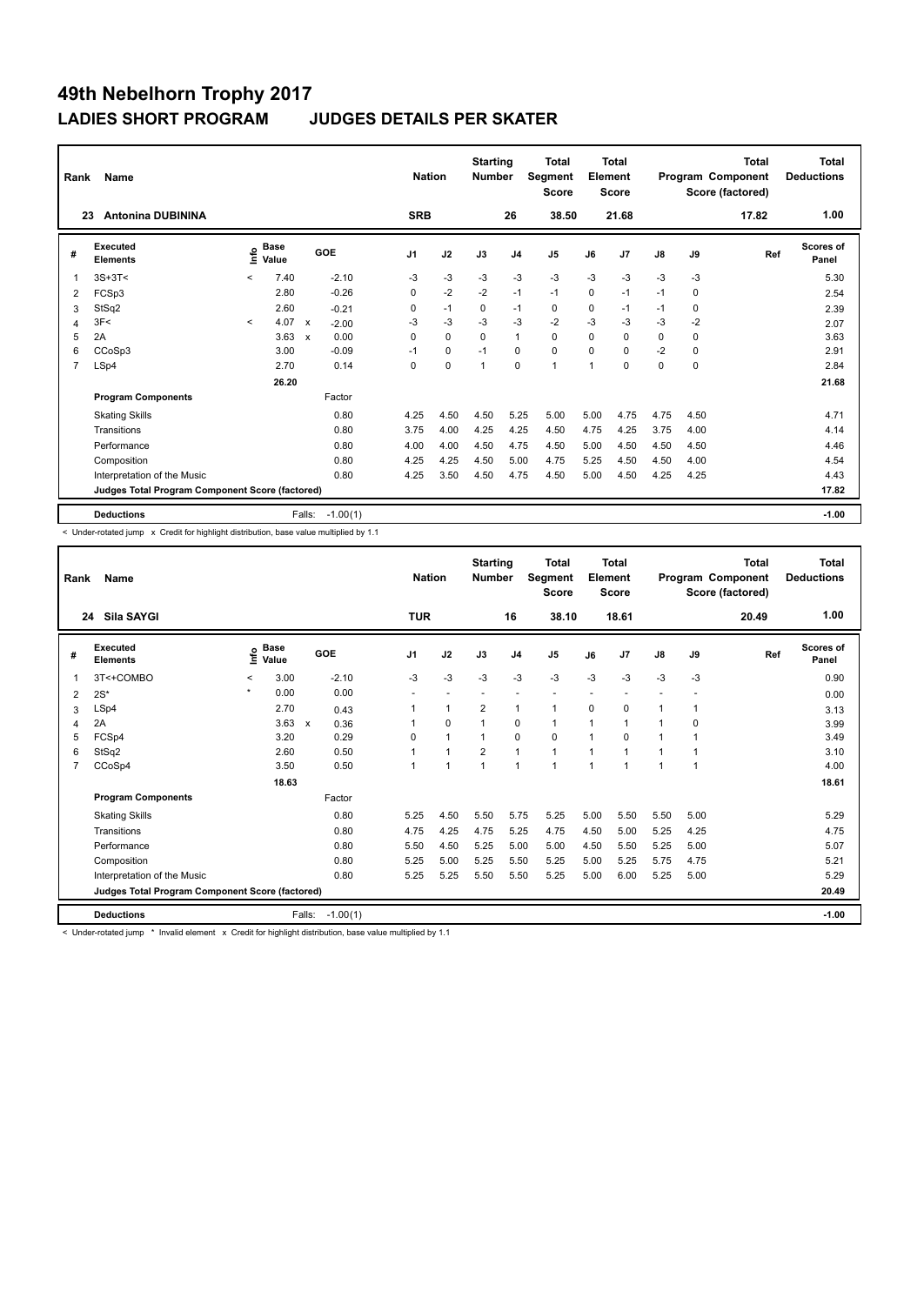| Rank           | <b>Name</b>                                     |         |                      |                           |         | <b>Nation</b>  |                | <b>Starting</b><br><b>Number</b> |                | Total<br>Segment<br><b>Score</b> |          | <b>Total</b><br>Element<br><b>Score</b> |               |                | <b>Total</b><br>Program Component<br>Score (factored) | Total<br><b>Deductions</b> |
|----------------|-------------------------------------------------|---------|----------------------|---------------------------|---------|----------------|----------------|----------------------------------|----------------|----------------------------------|----------|-----------------------------------------|---------------|----------------|-------------------------------------------------------|----------------------------|
| 25             | <b>Niki WORIES</b>                              |         |                      |                           |         | <b>NED</b>     |                |                                  | 4              | 37.74                            |          | 19.28                                   |               |                | 18.46                                                 | 0.00                       |
| #              | Executed<br><b>Elements</b>                     | Info    | <b>Base</b><br>Value |                           | GOE     | J <sub>1</sub> | J2             | J3                               | J <sub>4</sub> | J <sub>5</sub>                   | J6       | J7                                      | $\mathsf{J}8$ | J9             | Ref                                                   | <b>Scores of</b><br>Panel  |
| $\overline{1}$ | 3F<<                                            | <<      | 1.90                 |                           | $-0.90$ | $-3$           | $-3$           | $-3$                             | $-3$           | $-3$                             | $-3$     | $-3$                                    | $-3$          | $-3$           |                                                       | 1.00                       |
| 2              | 3Lz+COMBO+1T*                                   | $\star$ | 6.00                 |                           | $-2.10$ | -3             | $-3$           | -3                               | $-3$           | $-3$                             | $-3$     | $-3$                                    | $-3$          | -3             |                                                       | 3.90                       |
| 3              | FSSp4                                           |         | 3.00                 |                           | 0.14    | 0              | $\overline{2}$ | 0                                | $\mathbf 0$    | $\mathbf 0$                      | 0        | 1                                       | 0             | $\overline{1}$ |                                                       | 3.14                       |
| 4              | 2A                                              |         | 3.63                 | $\boldsymbol{\mathsf{x}}$ | $-0.57$ | $-1$           | $-2$           | $-1$                             | $-1$           | $-1$                             | $-1$     | $-1$                                    | $-2$          | $-1$           |                                                       | 3.06                       |
| 5              | LSp3                                            |         | 2.40                 |                           | $-0.21$ | $-1$           | $-1$           | $-2$                             | $-1$           | 0                                | $\Omega$ | $-1$                                    | $-1$          | 0              |                                                       | 2.19                       |
| 6              | StSq2                                           |         | 2.60                 |                           | $-0.07$ | $\Omega$       | $-1$           | $\Omega$                         | $-1$           | $\mathbf 0$                      | $\Omega$ | $\Omega$                                | 0             | 0              |                                                       | 2.53                       |
| 7              | CCoSp4                                          |         | 3.50                 |                           | $-0.04$ | 0              | $-1$           | 0                                | $-1$           | $\Omega$                         | $\Omega$ | $\Omega$                                | 0             | 0              |                                                       | 3.46                       |
|                |                                                 |         | 23.03                |                           |         |                |                |                                  |                |                                  |          |                                         |               |                |                                                       | 19.28                      |
|                | <b>Program Components</b>                       |         |                      |                           | Factor  |                |                |                                  |                |                                  |          |                                         |               |                |                                                       |                            |
|                | <b>Skating Skills</b>                           |         |                      |                           | 0.80    | 4.00           | 4.25           | 4.75                             | 5.00           | 5.25                             | 5.00     | 5.25                                    | 5.00          | 4.50           |                                                       | 4.82                       |
|                | Transitions                                     |         |                      |                           | 0.80    | 3.50           | 3.00           | 4.75                             | 4.25           | 4.75                             | 4.50     | 5.00                                    | 4.75          | 4.25           |                                                       | 4.39                       |
|                | Performance                                     |         |                      |                           | 0.80    | 4.25           | 3.25           | 4.75                             | 4.50           | 4.75                             | 4.50     | 4.75                                    | 5.00          | 4.75           |                                                       | 4.61                       |
|                | Composition                                     |         |                      |                           | 0.80    | 4.25           | 3.75           | 4.75                             | 4.75           | 5.00                             | 4.75     | 5.25                                    | 5.25          | 4.25           |                                                       | 4.71                       |
|                | Interpretation of the Music                     |         |                      |                           | 0.80    | 4.00           | 3.25           | 4.50                             | 4.25           | 5.00                             | 4.50     | 5.00                                    | 5.00          | 4.50           |                                                       | 4.54                       |
|                | Judges Total Program Component Score (factored) |         |                      |                           |         |                |                |                                  |                |                                  |          |                                         |               |                |                                                       | 18.46                      |
|                | <b>Deductions</b>                               |         |                      |                           |         |                |                |                                  |                |                                  |          |                                         |               |                |                                                       | 0.00                       |

<< Downgraded jump \* Invalid element x Credit for highlight distribution, base value multiplied by 1.1

| Rank<br>26     | Name<br>Presiyana DIMITROVA                     |         |                                  |            | <b>Nation</b><br><b>BUL</b> |             | <b>Starting</b><br><b>Number</b> | 29             | <b>Total</b><br><b>Segment</b><br><b>Score</b><br>34.43 |          | <b>Total</b><br>Element<br><b>Score</b><br>19.05 |               |             | <b>Total</b><br>Program Component<br>Score (factored)<br>16.38 | <b>Total</b><br><b>Deductions</b><br>1.00 |
|----------------|-------------------------------------------------|---------|----------------------------------|------------|-----------------------------|-------------|----------------------------------|----------------|---------------------------------------------------------|----------|--------------------------------------------------|---------------|-------------|----------------------------------------------------------------|-------------------------------------------|
|                |                                                 |         |                                  |            |                             |             |                                  |                |                                                         |          |                                                  |               |             |                                                                |                                           |
| #              | Executed<br><b>Elements</b>                     |         | <b>Base</b><br>e Base<br>⊆ Value | GOE        | J <sub>1</sub>              | J2          | J3                               | J <sub>4</sub> | J <sub>5</sub>                                          | J6       | J7                                               | $\mathsf{J}8$ | J9          | Ref                                                            | <b>Scores of</b><br>Panel                 |
| 1              | $3S+2T$                                         |         | 5.70                             | $-0.30$    | 0                           | $-1$        | $-1$                             | 0              | $-1$                                                    | $\Omega$ | 0                                                | $-1$          | $\mathbf 0$ |                                                                | 5.40                                      |
| 2              | 3Lo<                                            | $\prec$ | 3.60                             | $-2.10$    | $-3$                        | $-3$        | $-3$                             | $-3$           | $-3$                                                    | $-3$     | $-3$                                             | $-3$          | $-3$        |                                                                | 1.50                                      |
| 3              | CCoSp3                                          |         | 3.00                             | $-0.43$    | 0                           | $-1$        | $-2$                             | $-2$           | $-2$                                                    | $-1$     | $-1$                                             | $-2$          | $-1$        |                                                                | 2.57                                      |
| 4              | 2A                                              |         | 3.30                             | 0.00       | $\Omega$                    | $\Omega$    | $\Omega$                         | $\Omega$       | $\Omega$                                                | $\Omega$ | $\Omega$                                         | $\Omega$      | $\Omega$    |                                                                | 3.30                                      |
| 5              | LSp2                                            |         | 1.90                             | 0.07       | 0                           | $\mathbf 0$ | $\overline{1}$                   | $\mathbf 0$    | $\mathbf{1}$                                            | $\Omega$ | $\Omega$                                         | $\Omega$      | $\Omega$    |                                                                | 1.97                                      |
| 6              | StSq1                                           |         | 1.80                             | $-0.09$    | $\Omega$                    | $-1$        | $\Omega$                         | $-1$           | $\mathbf 0$                                             | $\Omega$ | $\Omega$                                         | $-1$          | $\Omega$    |                                                                | 1.71                                      |
| $\overline{7}$ | FSSp3                                           |         | 2.60                             | 0.00       | 0                           | $\pmb{0}$   | 1                                | $\mathbf 0$    | 0                                                       | $-1$     | $\Omega$                                         | 0             | $\mathbf 0$ |                                                                | 2.60                                      |
|                |                                                 |         | 21.90                            |            |                             |             |                                  |                |                                                         |          |                                                  |               |             |                                                                | 19.05                                     |
|                | <b>Program Components</b>                       |         |                                  | Factor     |                             |             |                                  |                |                                                         |          |                                                  |               |             |                                                                |                                           |
|                | <b>Skating Skills</b>                           |         |                                  | 0.80       | 4.25                        | 3.50        | 4.25                             | 4.25           | 4.50                                                    | 4.50     | 4.50                                             | 4.25          | 4.25        |                                                                | 4.32                                      |
|                | Transitions                                     |         |                                  | 0.80       | 3.75                        | 3.25        | 3.75                             | 3.75           | 4.00                                                    | 4.00     | 4.00                                             | 3.50          | 4.00        |                                                                | 3.82                                      |
|                | Performance                                     |         |                                  | 0.80       | 4.25                        | 3.50        | 4.00                             | 4.25           | 4.00                                                    | 4.25     | 4.75                                             | 4.00          | 4.25        |                                                                | 4.14                                      |
|                | Composition                                     |         |                                  | 0.80       | 4.25                        | 3.50        | 4.00                             | 3.75           | 4.25                                                    | 4.50     | 4.50                                             | 4.00          | 4.00        |                                                                | 4.11                                      |
|                | Interpretation of the Music                     |         |                                  | 0.80       | 4.00                        | 3.25        | 4.25                             | 4.00           | 4.25                                                    | 4.25     | 4.75                                             | 3.75          | 4.00        |                                                                | 4.07                                      |
|                | Judges Total Program Component Score (factored) |         |                                  |            |                             |             |                                  |                |                                                         |          |                                                  |               |             |                                                                | 16.38                                     |
|                | <b>Deductions</b>                               |         | Falls:                           | $-1.00(1)$ |                             |             |                                  |                |                                                         |          |                                                  |               |             |                                                                | $-1.00$                                   |

< Under-rotated jump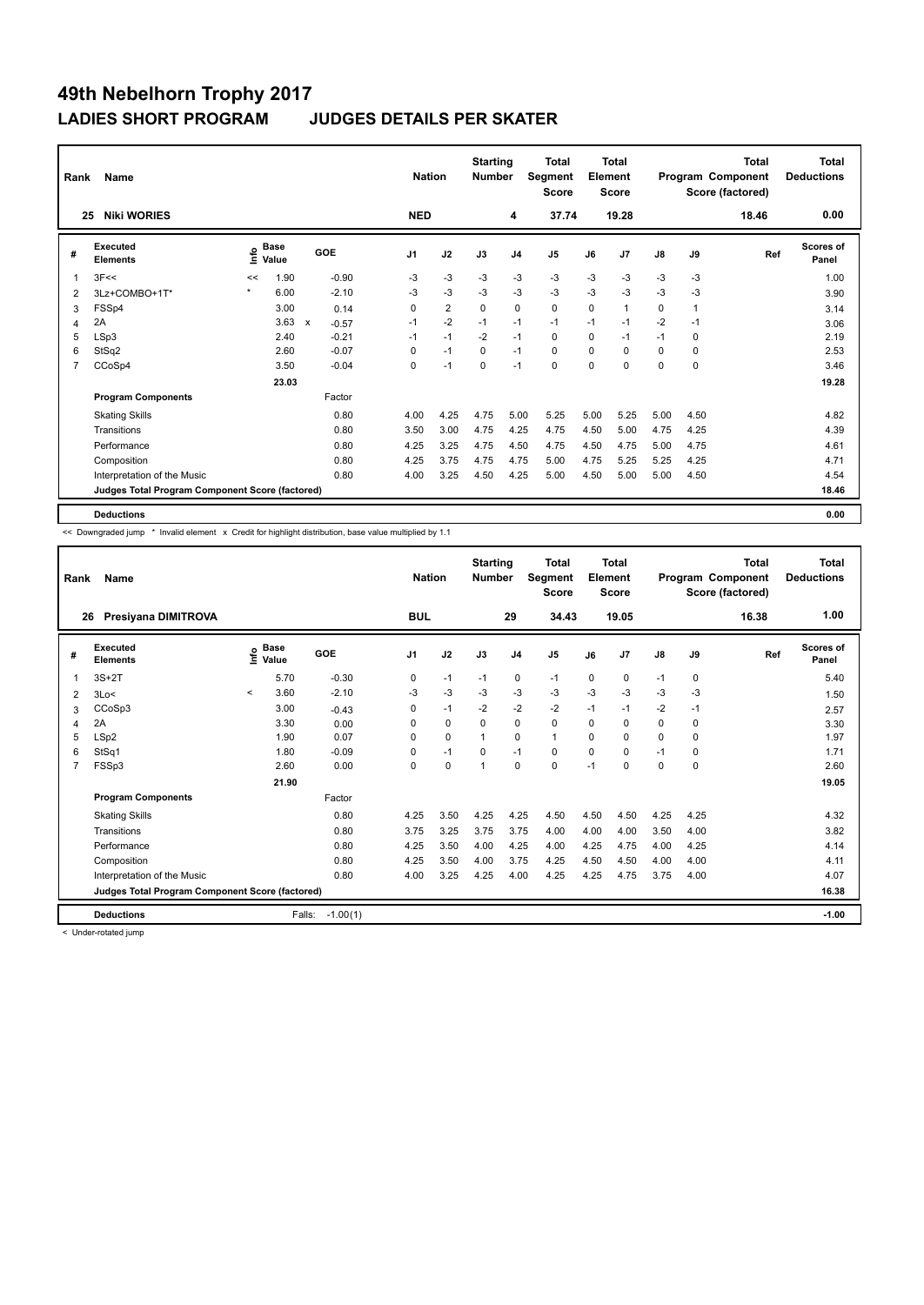| Rank           | Name                                            |         |                                  |                                      |                | <b>Nation</b>  | <b>Starting</b><br><b>Number</b> |                          | <b>Total</b><br>Segment<br><b>Score</b> |                          | <b>Total</b><br>Element<br><b>Score</b> |                          |              | <b>Total</b><br>Program Component<br>Score (factored) | <b>Total</b><br><b>Deductions</b> |
|----------------|-------------------------------------------------|---------|----------------------------------|--------------------------------------|----------------|----------------|----------------------------------|--------------------------|-----------------------------------------|--------------------------|-----------------------------------------|--------------------------|--------------|-------------------------------------------------------|-----------------------------------|
| 27             | Sofia DEL RIO                                   |         |                                  |                                      | <b>MEX</b>     |                |                                  | 3                        | 34.16                                   |                          | 17.47                                   |                          |              | 17.69                                                 | 1.00                              |
| #              | Executed<br><b>Elements</b>                     |         | <b>Base</b><br>e Base<br>⊆ Value | <b>GOE</b>                           | J <sub>1</sub> | J2             | J3                               | J <sub>4</sub>           | J <sub>5</sub>                          | J6                       | J7                                      | $\mathsf{J}8$            | J9           | Ref                                                   | <b>Scores of</b><br>Panel         |
| $\overline{1}$ | FCSp4                                           |         | 3.20                             | 0.36                                 | $\mathbf{1}$   | $\mathbf{1}$   | $\mathbf{1}$                     | $\mathbf{1}$             | $\mathbf{1}$                            | 0                        | 0                                       | 0                        | $\mathbf{1}$ |                                                       | 3.56                              |
| 2              | 3Lo<                                            | $\,<$   | 3.60                             | $-2.10$                              | -3             | $-3$           | $-3$                             | -3                       | $-3$                                    | $-3$                     | $-3$                                    | $-3$                     | $-3$         |                                                       | 1.50                              |
| 3              | 1F*+COMBO                                       | $\star$ | 0.00                             | 0.00                                 | ٠              | $\overline{a}$ | $\overline{\phantom{a}}$         | $\overline{\phantom{a}}$ | $\overline{\phantom{a}}$                | $\overline{\phantom{a}}$ |                                         | $\overline{\phantom{a}}$ |              |                                                       | 0.00                              |
| 4              | CCoSp4                                          |         | 3.50                             | 0.21                                 | 1              | $\mathbf 0$    | $\mathbf{1}$                     | $\mathbf{1}$             | $\mathbf 0$                             | $\mathbf 0$              | 0                                       | 0                        | 1            |                                                       | 3.71                              |
| 5              | 2A                                              |         | 3.63                             | $-0.14$<br>$\boldsymbol{\mathsf{x}}$ | 0              | $\mathbf 0$    | 0                                | $-1$                     | $\mathbf 0$                             | 0                        | $-1$                                    | 0                        | -1           |                                                       | 3.49                              |
| 6              | StSq2                                           |         | 2.60                             | 0.00                                 | $\Omega$       | $\pmb{0}$      | $\mathbf 0$                      | $-1$                     | $\pmb{0}$                               | $\Omega$                 | $\Omega$                                | 0                        | 1            |                                                       | 2.60                              |
| $\overline{7}$ | LSp4                                            |         | 2.70                             | $-0.09$                              | 0              | $\mathbf 0$    | $\Omega$                         | $\mathbf 0$              | $\mathbf{1}$                            | $-1$                     | $-1$                                    | $-2$                     | $\mathbf 0$  |                                                       | 2.61                              |
|                |                                                 |         | 19.23                            |                                      |                |                |                                  |                          |                                         |                          |                                         |                          |              |                                                       | 17.47                             |
|                | <b>Program Components</b>                       |         |                                  | Factor                               |                |                |                                  |                          |                                         |                          |                                         |                          |              |                                                       |                                   |
|                | <b>Skating Skills</b>                           |         |                                  | 0.80                                 | 4.25           | 3.75           | 5.25                             | 4.50                     | 4.75                                    | 4.75                     | 5.00                                    | 4.25                     | 4.50         |                                                       | 4.57                              |
|                | Transitions                                     |         |                                  | 0.80                                 | 3.75           | 3.50           | 4.75                             | 4.25                     | 4.50                                    | 4.25                     | 4.50                                    | 3.25                     | 4.00         |                                                       | 4.11                              |
|                | Performance                                     |         |                                  | 0.80                                 | 4.50           | 3.75           | 5.25                             | 4.50                     | 4.50                                    | 4.25                     | 4.75                                    | 3.75                     | 4.50         |                                                       | 4.39                              |
|                | Composition                                     |         |                                  | 0.80                                 | 4.25           | 3.50           | 5.00                             | 4.50                     | 4.75                                    | 4.75                     | 4.75                                    | 4.25                     | 4.50         |                                                       | 4.54                              |
|                | Interpretation of the Music                     |         |                                  | 0.80                                 | 4.50           | 4.00           | 4.75                             | 4.25                     | 4.75                                    | 4.50                     | 4.75                                    | 4.25                     | 4.50         |                                                       | 4.50                              |
|                | Judges Total Program Component Score (factored) |         |                                  |                                      |                |                |                                  |                          |                                         |                          |                                         |                          |              |                                                       | 17.69                             |
|                | <b>Deductions</b>                               |         |                                  | $-1.00(1)$<br>Falls:                 |                |                |                                  |                          |                                         |                          |                                         |                          |              |                                                       | $-1.00$                           |

< Under-rotated jump \* Invalid element x Credit for highlight distribution, base value multiplied by 1.1

| Rank           | <b>Name</b>                                     |         |                      |         | <b>Nation</b> |              | <b>Starting</b><br><b>Number</b> |                | Total<br>Segment<br><b>Score</b> |          | Total<br>Element<br><b>Score</b> |               |          | <b>Total</b><br>Program Component<br>Score (factored) | <b>Total</b><br><b>Deductions</b> |
|----------------|-------------------------------------------------|---------|----------------------|---------|---------------|--------------|----------------------------------|----------------|----------------------------------|----------|----------------------------------|---------------|----------|-------------------------------------------------------|-----------------------------------|
| 28             | Romana KAISER                                   |         |                      |         | <b>LIE</b>    |              |                                  | 17             | 32.63                            |          | 16.34                            |               |          | 16.29                                                 | 0.00                              |
| #              | Executed<br><b>Elements</b>                     | ١nf٥    | <b>Base</b><br>Value | GOE     | J1            | J2           | J3                               | J <sub>4</sub> | J <sub>5</sub>                   | J6       | J7                               | $\mathsf{J}8$ | J9       | Ref                                                   | Scores of<br>Panel                |
| 1              | 2A                                              |         | 3.30                 | $-1.00$ | $-2$          | $-2$         | $-2$                             | $-2$           | $-2$                             | $-2$     | $-2$                             | $-2$          | $-2$     |                                                       | 2.30                              |
| 2              | 3T<<                                            | <<      | 1.30                 | $-0.60$ | $-3$          | $-3$         | $-3$                             | $-3$           | $-3$                             | $-3$     | $-3$                             | $-3$          | $-3$     |                                                       | 0.70                              |
| 3              | 2Lz+2T*                                         | $\star$ | 2.10                 | $-0.90$ | -3            | $-3$         | $-3$                             | $-3$           | $-3$                             | $-3$     | $-3$                             | $-3$          | $-3$     |                                                       | 1.20                              |
| 4              | LSp3                                            |         | 2.40                 | 0.21    | $\Omega$      | $\mathbf{1}$ | $\Omega$                         | $\Omega$       | $\mathbf{1}$                     | 1        | $\Omega$                         | $\mathbf{1}$  | $\Omega$ |                                                       | 2.61                              |
| 5              | StSq3                                           |         | 3.30                 | $-0.50$ | $-1$          | $-1$         | $\Omega$                         | $-1$           | 0                                | $\Omega$ | $-1$                             | $-1$          | $-1$     |                                                       | 2.80                              |
| 6              | CCoSp4                                          |         | 3.50                 | 0.07    | $\Omega$      | $\mathbf{1}$ | $\mathbf{1}$                     | $\Omega$       | 0                                | $\Omega$ | $\Omega$                         | 0             | 0        |                                                       | 3.57                              |
| $\overline{7}$ | FCSp4                                           |         | 3.20                 | $-0.04$ | 0             | 0            | $-1$                             | $\mathbf 0$    | $-1$                             | 0        | 0                                | 1             | 0        |                                                       | 3.16                              |
|                |                                                 |         | 19.10                |         |               |              |                                  |                |                                  |          |                                  |               |          |                                                       | 16.34                             |
|                | <b>Program Components</b>                       |         |                      | Factor  |               |              |                                  |                |                                  |          |                                  |               |          |                                                       |                                   |
|                | <b>Skating Skills</b>                           |         |                      | 0.80    | 3.50          | 3.50         | 4.50                             | 4.50           | 4.50                             | 4.50     | 4.50                             | 4.00          | 4.25     |                                                       | 4.25                              |
|                | Transitions                                     |         |                      | 0.80    | 3.50          | 3.25         | 4.25                             | 3.75           | 4.25                             | 4.00     | 4.25                             | 3.25          | 4.00     |                                                       | 3.86                              |
|                | Performance                                     |         |                      | 0.80    | 3.75          | 3.50         | 4.75                             | 4.00           | 4.25                             | 4.00     | 4.50                             | 3.50          | 4.25     |                                                       | 4.04                              |
|                | Composition                                     |         |                      | 0.80    | 3.75          | 3.50         | 4.50                             | 4.25           | 4.50                             | 4.50     | 4.25                             | 4.00          | 4.00     |                                                       | 4.18                              |
|                | Interpretation of the Music                     |         |                      | 0.80    | 3.50          | 3.25         | 4.50                             | 4.00           | 4.25                             | 4.50     | 4.50                             | 3.50          | 4.00     |                                                       | 4.04                              |
|                | Judges Total Program Component Score (factored) |         |                      |         |               |              |                                  |                |                                  |          |                                  |               |          |                                                       | 16.29                             |
|                | <b>Deductions</b>                               |         |                      |         |               |              |                                  |                |                                  |          |                                  |               |          |                                                       | 0.00                              |

<< Downgraded jump \* Invalid element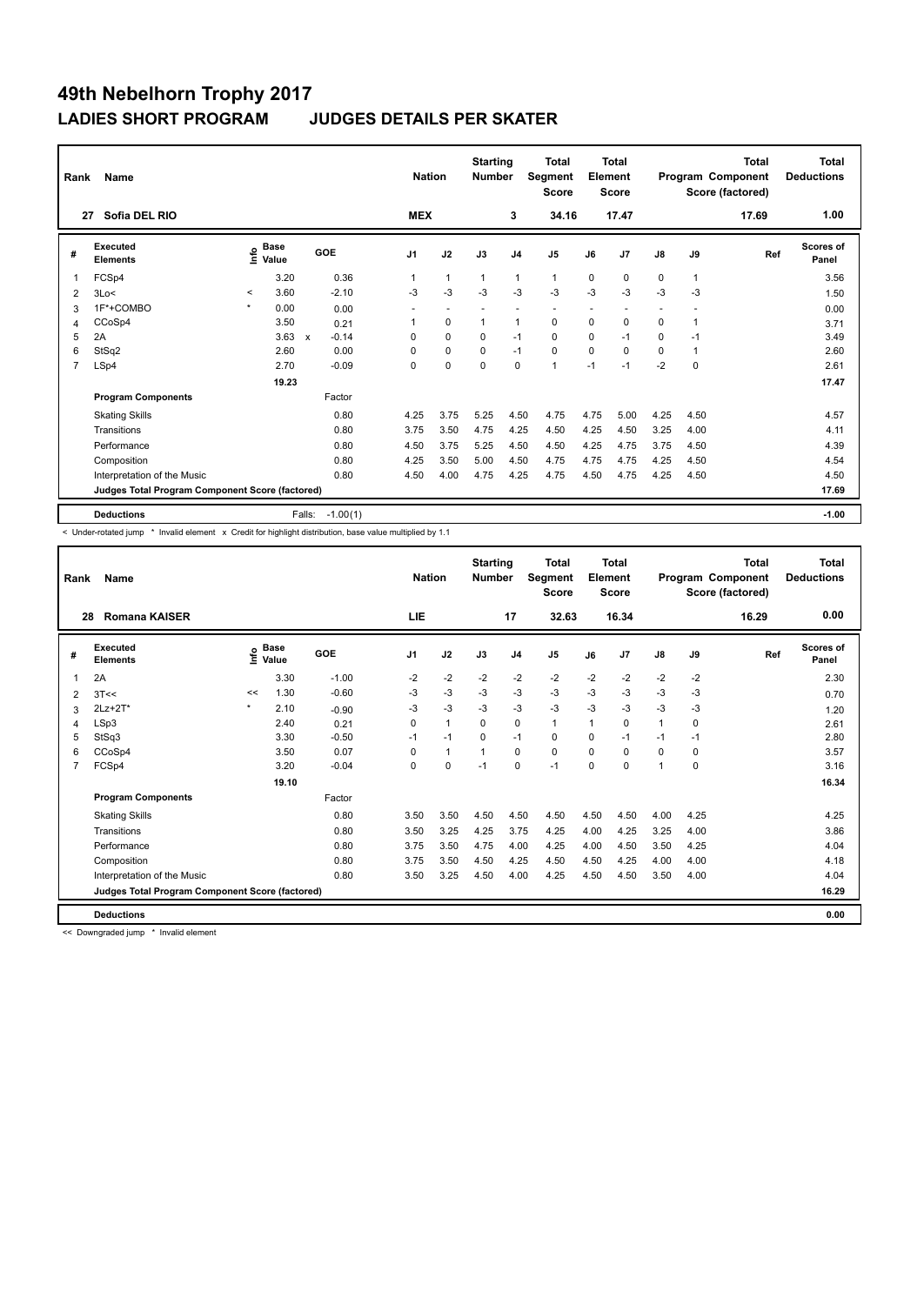| Rank           | <b>Name</b>                                     |      |               |              |                | <b>Nation</b>  | <b>Starting</b><br><b>Number</b> |                | Total<br>Segment<br><b>Score</b> |          | <b>Total</b><br>Element<br><b>Score</b> |               |      | <b>Total</b><br>Program Component<br>Score (factored) | Total<br><b>Deductions</b> |
|----------------|-------------------------------------------------|------|---------------|--------------|----------------|----------------|----------------------------------|----------------|----------------------------------|----------|-----------------------------------------|---------------|------|-------------------------------------------------------|----------------------------|
| 29             | Kathryn WINSTANLEY                              |      |               |              | <b>RSA</b>     |                |                                  | $\overline{7}$ | 32.60                            |          | 16.56                                   |               |      | 16.04                                                 | 0.00                       |
| #              | Executed<br><b>Elements</b>                     | Info | Base<br>Value | GOE          | J <sub>1</sub> | J2             | J3                               | J <sub>4</sub> | J <sub>5</sub>                   | J6       | J7                                      | $\mathsf{J}8$ | J9   | Ref                                                   | <b>Scores of</b><br>Panel  |
| $\overline{1}$ | 3Lo<<+2T                                        | <<   | 3.10          | $-0.77$      | $-3$           | $-2$           | $-2$                             | $-3$           | $-2$                             | $-2$     | $-3$                                    | $-3$          | $-3$ |                                                       | 2.33                       |
| 2              | 3S<<                                            | <<   | 1.30          | $-0.60$      | -3             | $-3$           | $-3$                             | $-3$           | $-3$                             | $-3$     | $-3$                                    | $-3$          | -3   |                                                       | 0.70                       |
| 3              | FCSp4                                           |      | 3.20          | $-0.17$      | 0              | $-1$           | $-1$                             | $-1$           | $-1$                             | 0        | $-1$                                    | 0             | 0    |                                                       | 3.03                       |
| 4              | 2A                                              |      | 3.63          | X<br>$-1.29$ | $-3$           | $-3$           | $-3$                             | $-2$           | $-3$                             | $-2$     | $-3$                                    | $-2$          | $-2$ |                                                       | 2.34                       |
| 5              | CCoSp3                                          |      | 3.00          | 0.00         | 0              | $\mathbf 0$    | $\Omega$                         | $\mathbf 0$    | $\mathbf 0$                      | $\Omega$ | 0                                       | 0             | 0    |                                                       | 3.00                       |
| 6              | StSq2                                           |      | 2.60          | $-0.21$      | 0              | $-1$           | $\Omega$                         | $-1$           | $-1$                             | $\Omega$ | $\Omega$                                | 0             | $-1$ |                                                       | 2.39                       |
| $\overline{7}$ | LSp4                                            |      | 2.70          | 0.07         | 0              | $\overline{1}$ | $\mathbf 0$                      | $\mathbf 0$    | $\mathbf 0$                      | $\Omega$ | $\Omega$                                | $\mathbf 1$   | 0    |                                                       | 2.77                       |
|                |                                                 |      | 19.53         |              |                |                |                                  |                |                                  |          |                                         |               |      |                                                       | 16.56                      |
|                | <b>Program Components</b>                       |      |               | Factor       |                |                |                                  |                |                                  |          |                                         |               |      |                                                       |                            |
|                | <b>Skating Skills</b>                           |      |               | 0.80         | 3.75           | 3.25           | 3.75                             | 4.50           | 4.25                             | 4.50     | 4.50                                    | 3.75          | 3.75 |                                                       | 4.04                       |
|                | Transitions                                     |      |               | 0.80         | 3.50           | 3.25           | 3.50                             | 4.25           | 4.00                             | 4.00     | 4.00                                    | 4.25          | 3.50 |                                                       | 3.82                       |
|                | Performance                                     |      |               | 0.80         | 4.00           | 3.00           | 4.00                             | 4.25           | 4.00                             | 4.00     | 4.25                                    | 4.00          | 4.00 |                                                       | 4.04                       |
|                | Composition                                     |      |               | 0.80         | 4.00           | 3.00           | 4.00                             | 4.25           | 4.25                             | 4.50     | 4.25                                    | 4.50          | 3.50 |                                                       | 4.11                       |
|                | Interpretation of the Music                     |      |               | 0.80         | 3.75           | 2.75           | 3.75                             | 4.50           | 4.00                             | 4.25     | 4.25                                    | 4.50          | 3.75 |                                                       | 4.04                       |
|                | Judges Total Program Component Score (factored) |      |               |              |                |                |                                  |                |                                  |          |                                         |               |      |                                                       | 16.04                      |
|                | <b>Deductions</b>                               |      |               |              |                |                |                                  |                |                                  |          |                                         |               |      |                                                       | 0.00                       |

<< Downgraded jump x Credit for highlight distribution, base value multiplied by 1.1

| Rank           | Name                                            |              |                                  |                           |            | <b>Nation</b> |                | <b>Starting</b><br><b>Number</b> |                | <b>Total</b><br>Segment<br><b>Score</b> |                | Total<br>Element<br><b>Score</b> |                |                | <b>Total</b><br>Program Component<br>Score (factored) | <b>Total</b><br><b>Deductions</b> |
|----------------|-------------------------------------------------|--------------|----------------------------------|---------------------------|------------|---------------|----------------|----------------------------------|----------------|-----------------------------------------|----------------|----------------------------------|----------------|----------------|-------------------------------------------------------|-----------------------------------|
| 30             | <b>Aimee BUCHANAN</b>                           |              |                                  |                           |            | <b>ISR</b>    |                |                                  | 8              | 32.42                                   |                | 17.97                            |                |                | 18.45                                                 | 4.00                              |
| #              | <b>Executed</b><br><b>Elements</b>              |              | <b>Base</b><br>e Base<br>⊆ Value | GOE                       |            | J1            | J2             | J3                               | J <sub>4</sub> | J <sub>5</sub>                          | J6             | J7                               | $\mathsf{J}8$  | J9             | Ref                                                   | <b>Scores of</b><br>Panel         |
| 1              | 2A                                              |              | 3.30                             |                           | $-1.50$    | $-3$          | $-3$           | $-3$                             | $-3$           | $-3$                                    | $-3$           | $-3$                             | $-3$           | $-3$           |                                                       | 1.80                              |
| 2              | 3F<<+COMBO                                      | <<           | 1.90                             |                           | $-0.90$    | -3            | $-3$           | $-3$                             | $-3$           | $-3$                                    | $-3$           | $-3$                             | $-3$           | -3             |                                                       | 1.00                              |
| 3              | FCSp4                                           |              | 3.20                             |                           | 0.36       | $\mathbf{1}$  | $\mathbf{1}$   | $\mathbf 0$                      | $\mathbf{1}$   | $\mathbf 0$                             | 1              | 1                                | $\mathbf{1}$   | 0              |                                                       | 3.56                              |
| 4              | StSq2                                           |              | 2.60                             |                           | 0.00       | 0             | $-1$           | 0                                | 0              | $\mathbf 0$                             | 1              | $\Omega$                         | 0              | 0              |                                                       | 2.60                              |
| 5              | 3S<                                             | $\checkmark$ | 3.41                             | $\boldsymbol{\mathsf{x}}$ | $-2.10$    | -3            | -3             | -3                               | $-3$           | $-3$                                    | $-3$           | $-3$                             | -3             | -3             |                                                       | 1.31                              |
| 6              | CCoSp4                                          |              | 3.50                             |                           | 0.50       | $\Omega$      | $\mathbf{1}$   |                                  | $\overline{1}$ | $\mathbf{1}$                            | $\overline{1}$ | 1                                | $\mathbf{1}$   |                |                                                       | 4.00                              |
| $\overline{7}$ | LSp4                                            |              | 2.70                             |                           | 1.00       |               | $\overline{2}$ | $\overline{2}$                   | $\overline{2}$ | $\overline{2}$                          | $\overline{2}$ | $\overline{2}$                   | $\overline{2}$ | $\overline{2}$ |                                                       | 3.70                              |
|                |                                                 |              | 20.61                            |                           |            |               |                |                                  |                |                                         |                |                                  |                |                |                                                       | 17.97                             |
|                | <b>Program Components</b>                       |              |                                  |                           | Factor     |               |                |                                  |                |                                         |                |                                  |                |                |                                                       |                                   |
|                | <b>Skating Skills</b>                           |              |                                  |                           | 0.80       | 4.00          | 3.50           | 5.25                             | 5.75           | 4.75                                    | 5.25           | 5.75                             | 5.00           | 4.00           |                                                       | 4.86                              |
|                | Transitions                                     |              |                                  |                           | 0.80       | 3.50          | 3.00           | 5.00                             | 4.75           | 4.50                                    | 5.00           | 5.00                             | 4.50           | 4.00           |                                                       | 4.46                              |
|                | Performance                                     |              |                                  |                           | 0.80       | 3.75          | 3.25           | 4.75                             | 4.25           | 4.50                                    | 5.00           | 5.00                             | 4.50           | 4.25           |                                                       | 4.43                              |
|                | Composition                                     |              |                                  |                           | 0.80       | 4.00          | 3.50           | 5.00                             | 5.00           | 4.75                                    | 5.50           | 5.00                             | 4.75           | 4.00           |                                                       | 4.64                              |
|                | Interpretation of the Music                     |              |                                  |                           | 0.80       | 4.25          | 3.75           | 5.00                             | 4.75           | 4.75                                    | 5.25           | 5.25                             | 4.50           | 4.25           |                                                       | 4.68                              |
|                | Judges Total Program Component Score (factored) |              |                                  |                           |            |               |                |                                  |                |                                         |                |                                  |                |                |                                                       | 18.45                             |
|                | <b>Deductions</b>                               |              |                                  | Falls:                    | $-4.00(3)$ |               |                |                                  |                |                                         |                |                                  |                |                |                                                       | $-4.00$                           |

< Under-rotated jump << Downgraded jump x Credit for highlight distribution, base value multiplied by 1.1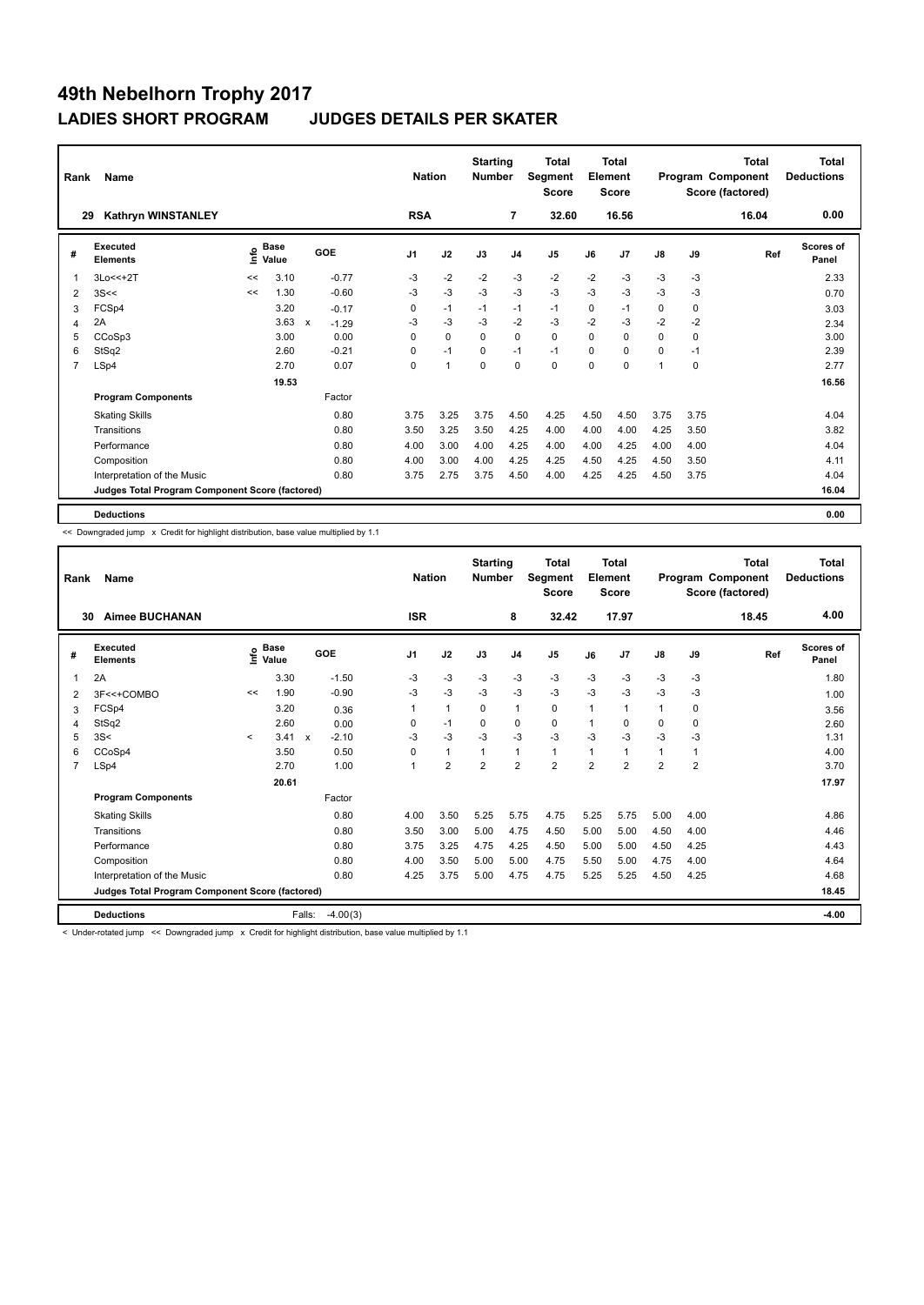| Rank           | Name                                            |                                  |       |                           |            | <b>Nation</b>  |              | <b>Starting</b><br><b>Number</b> |                | Total<br>Segment<br><b>Score</b> |          | <b>Total</b><br>Element<br><b>Score</b> |               |      | Total<br>Program Component<br>Score (factored) | <b>Total</b><br><b>Deductions</b> |
|----------------|-------------------------------------------------|----------------------------------|-------|---------------------------|------------|----------------|--------------|----------------------------------|----------------|----------------------------------|----------|-----------------------------------------|---------------|------|------------------------------------------------|-----------------------------------|
| 31             | <b>Thita LAMSAM</b>                             |                                  |       |                           |            | <b>THA</b>     |              |                                  | 13             | 30.46                            |          | 17.12                                   |               |      | 15.34                                          | 2.00                              |
| #              | Executed<br><b>Elements</b>                     | <b>Base</b><br>e Base<br>⊆ Value |       | GOE                       |            | J <sub>1</sub> | J2           | J3                               | J <sub>4</sub> | J <sub>5</sub>                   | J6       | J7                                      | $\mathsf{J}8$ | J9   | Ref                                            | Scores of<br>Panel                |
| $\overline{1}$ | 3T+COMBO                                        |                                  | 4.30  |                           | $-2.10$    | $-3$           | $-3$         | $-3$                             | $-3$           | $-3$                             | $-3$     | $-3$                                    | $-3$          | -3   |                                                | 2.20                              |
| 2              | FSSp3                                           |                                  | 2.60  |                           | $-0.09$    | 0              | $\mathbf 0$  | 0                                | $\mathbf 0$    | $-1$                             | $-1$     | $-1$                                    | 0             | 0    |                                                | 2.51                              |
| 3              | CCoSp3                                          |                                  | 3.00  |                           | 0.00       | 0              | $\mathbf 0$  | 0                                | 0              | 0                                | 0        | 0                                       | 0             | 0    |                                                | 3.00                              |
| $\overline{4}$ | 3Lo<<                                           | <<                               | 1.98  | $\boldsymbol{\mathsf{x}}$ | $-0.90$    | $-3$           | $-3$         | $-3$                             | $-3$           | $-3$                             | $-3$     | $-3$                                    | $-3$          | $-3$ |                                                | 1.08                              |
| 5              | 2A                                              |                                  | 3.63  | X                         | $-0.07$    | $\Omega$       | $\mathbf 0$  | $\Omega$                         | $\mathbf 0$    | $\Omega$                         | $\Omega$ | $-1$                                    | $-1$          | 0    |                                                | 3.56                              |
| 6              | LSp4                                            |                                  | 2.70  |                           | 0.36       |                | $\mathbf{1}$ |                                  | $\mathbf{1}$   | $\mathbf{1}$                     | $\Omega$ | 1                                       | 0             | 0    |                                                | 3.06                              |
| $\overline{7}$ | StSq1                                           |                                  | 1.80  |                           | $-0.09$    | $-1$           | $-2$         | $\mathbf 0$                      | $-1$           | $\mathbf 0$                      | $\Omega$ | $\Omega$                                | 0             | 0    |                                                | 1.71                              |
|                |                                                 |                                  | 20.01 |                           |            |                |              |                                  |                |                                  |          |                                         |               |      |                                                | 17.12                             |
|                | <b>Program Components</b>                       |                                  |       |                           | Factor     |                |              |                                  |                |                                  |          |                                         |               |      |                                                |                                   |
|                | <b>Skating Skills</b>                           |                                  |       |                           | 0.80       | 3.75           | 2.75         | 3.25                             | 4.50           | 4.25                             | 4.00     | 4.75                                    | 4.25          | 3.50 |                                                | 3.93                              |
|                | Transitions                                     |                                  |       |                           | 0.80       | 3.75           | 2.75         | 3.00                             | 4.00           | 4.00                             | 3.50     | 4.50                                    | 3.75          | 3.25 |                                                | 3.61                              |
|                | Performance                                     |                                  |       |                           | 0.80       | 4.00           | 3.00         | 3.50                             | 4.50           | 4.00                             | 3.75     | 4.50                                    | 4.00          | 3.50 |                                                | 3.89                              |
|                | Composition                                     |                                  |       |                           | 0.80       | 4.25           | 3.25         | 3.25                             | 4.25           | 4.25                             | 4.00     | 4.50                                    | 4.25          | 3.50 |                                                | 3.96                              |
|                | Interpretation of the Music                     |                                  |       |                           | 0.80       | 4.00           | 3.00         | 3.25                             | 4.25           | 4.25                             | 3.50     | 4.75                                    | 4.00          | 3.25 |                                                | 3.79                              |
|                | Judges Total Program Component Score (factored) |                                  |       |                           |            |                |              |                                  |                |                                  |          |                                         |               |      |                                                | 15.34                             |
|                | <b>Deductions</b>                               |                                  |       | Falls:                    | $-2.00(2)$ |                |              |                                  |                |                                  |          |                                         |               |      |                                                | $-2.00$                           |

<< Downgraded jump x Credit for highlight distribution, base value multiplied by 1.1

| Rank           | Name                                            |         |                 |                           |         | <b>Nation</b>  |             | <b>Starting</b><br><b>Number</b> |                | Total<br>Segment<br><b>Score</b> |          | Total<br>Element<br>Score |          |      | <b>Total</b><br>Program Component<br>Score (factored) | <b>Total</b><br><b>Deductions</b> |
|----------------|-------------------------------------------------|---------|-----------------|---------------------------|---------|----------------|-------------|----------------------------------|----------------|----------------------------------|----------|---------------------------|----------|------|-------------------------------------------------------|-----------------------------------|
|                | Aina Sorfina MOHD AMINUDIN<br>32                |         |                 |                           |         | <b>MAS</b>     |             |                                  | 28             | 24.21                            |          | 13.29                     |          |      | 13.92                                                 | 3.00                              |
| #              | Executed<br><b>Elements</b>                     | ۴۵      | Base<br>Value   | GOE                       |         | J <sub>1</sub> | J2          | J3                               | J <sub>4</sub> | J <sub>5</sub>                   | J6       | J7                        | J8       | J9   | Ref                                                   | <b>Scores of</b><br>Panel         |
| 1              | 3Lo<<                                           | <<      | 1.80            |                           | $-0.90$ | -3             | $-3$        | $-3$                             | $-3$           | $-3$                             | $-3$     | $-3$                      | $-3$     | $-3$ |                                                       | 0.90                              |
| 2              | 2A<<                                            | <<      | 1.10            |                           | $-0.60$ | $-3$           | $-3$        | $-3$                             | $-3$           | $-3$                             | $-3$     | $-3$                      | $-3$     | $-3$ |                                                       | 0.50                              |
| 3              | FSSp4                                           |         | 3.00            |                           | 0.00    | 0              | $\mathbf 0$ | $\Omega$                         | $\mathbf 0$    | $\mathbf 0$                      | $\Omega$ | 0                         | 0        | 0    |                                                       | 3.00                              |
| 4              | CCoSp4                                          |         | 3.50            |                           | 0.00    | 0              | $\mathbf 0$ | $\mathbf 0$                      | $\mathbf 0$    | $\Omega$                         | 1        | $\Omega$                  | 0        | 0    |                                                       | 3.50                              |
| 5              | $2F+1T*$                                        | $\star$ | 2.09            | $\boldsymbol{\mathsf{x}}$ | $-0.90$ | $-3$           | $-3$        | $-3$                             | $-3$           | $-3$                             | $-3$     | $-3$                      | $-3$     | $-3$ |                                                       | 1.19                              |
| 6              | StSq1                                           |         | 1.80            |                           | $-0.30$ | $-1$           | $-2$        | $-1$                             | $-2$           | $-1$                             | $\Omega$ | $-1$                      | $\Omega$ | $-1$ |                                                       | 1.50                              |
| $\overline{7}$ | LSp4                                            |         | 2.70            |                           | 0.00    | 0              | $\mathbf 0$ | 0                                | 0              | $\mathbf 0$                      | $\Omega$ | 0                         | 1        | 0    |                                                       | 2.70                              |
|                |                                                 |         | 15.99           |                           |         |                |             |                                  |                |                                  |          |                           |          |      |                                                       | 13.29                             |
|                | <b>Program Components</b>                       |         |                 |                           | Factor  |                |             |                                  |                |                                  |          |                           |          |      |                                                       |                                   |
|                | <b>Skating Skills</b>                           |         |                 |                           | 0.80    | 3.50           | 2.75        | 2.75                             | 4.00           | 4.00                             | 3.50     | 4.00                      | 3.75     | 3.25 |                                                       | 3.54                              |
|                | Transitions                                     |         |                 |                           | 0.80    | 3.50           | 2.50        | 2.50                             | 3.75           | 3.75                             | 3.50     | 3.75                      | 3.00     | 3.00 |                                                       | 3.29                              |
|                | Performance                                     |         |                 |                           | 0.80    | 3.75           | 2.75        | 3.00                             | 3.50           | 3.75                             | 3.50     | 4.00                      | 3.25     | 3.50 |                                                       | 3.46                              |
|                | Composition                                     |         |                 |                           | 0.80    | 4.00           | 3.00        | 3.00                             | 4.00           | 4.00                             | 3.75     | 3.75                      | 3.75     | 3.00 |                                                       | 3.61                              |
|                | Interpretation of the Music                     |         |                 |                           | 0.80    | 3.75           | 2.50        | 2.75                             | 3.75           | 4.00                             | 3.75     | 3.75                      | 3.75     | 3.00 |                                                       | 3.50                              |
|                | Judges Total Program Component Score (factored) |         |                 |                           |         |                |             |                                  |                |                                  |          |                           |          |      |                                                       | 13.92                             |
|                | <b>Deductions</b>                               |         | Time violation: |                           | $-1.00$ |                |             |                                  | Falls:         | $-2.00(2)$                       |          |                           |          |      |                                                       | $-3.00$                           |

<< Downgraded jump \* Invalid element x Credit for highlight distribution, base value multiplied by 1.1